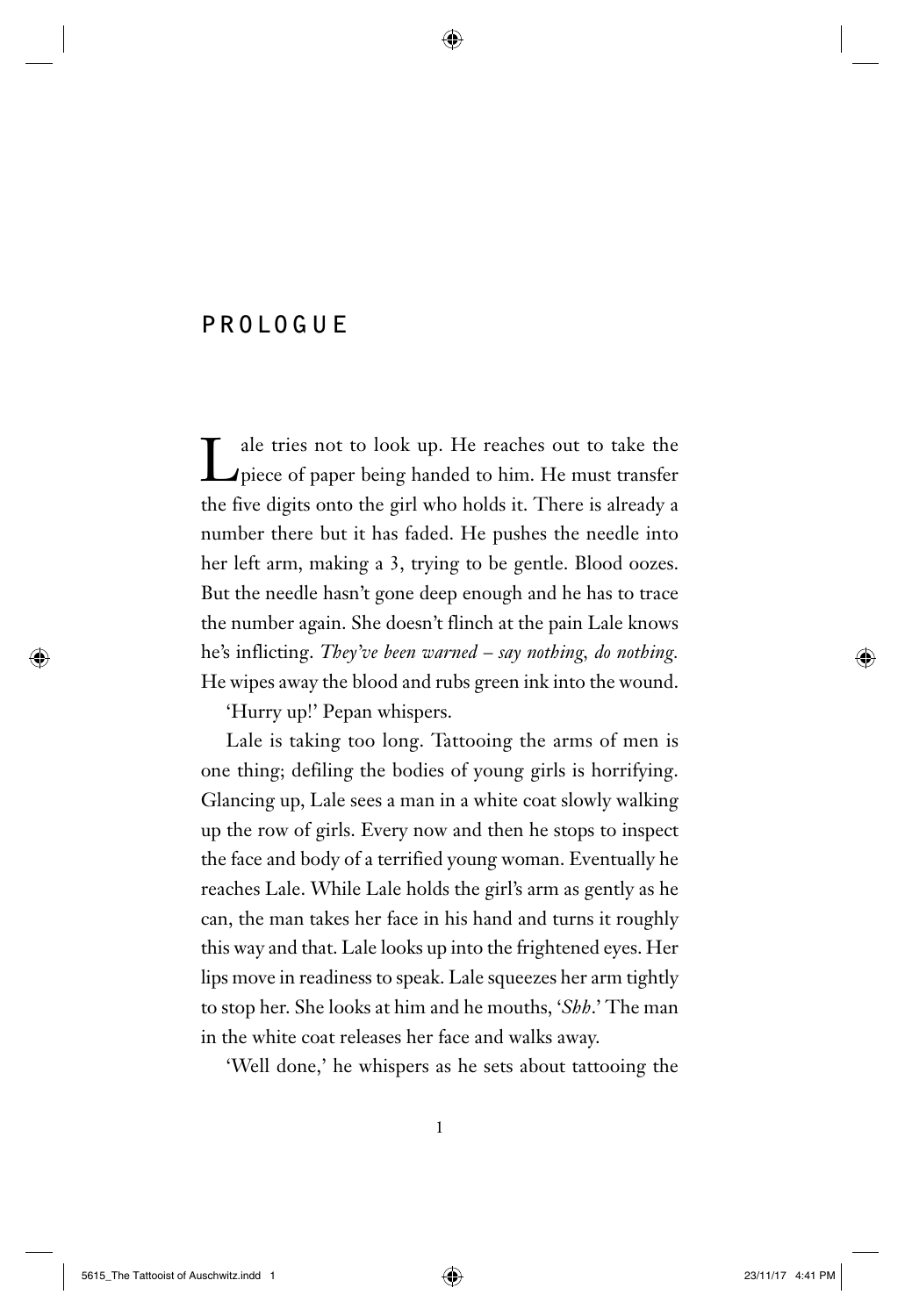◈

remaining four digits – 4 9 0 2. When he has finished, he holds on to her arm for a moment longer than necessary, looking again into her eyes. He forces a small smile. She returns a smaller one. Her eyes, however, dance before him. Looking into them his heart seems simultaneously to stop and begin beating for the first time, pounding, almost threatening to burst out of his chest. He looks down at the ground and it sways beneath him. Another piece of paper is thrust at him.

'Hurry up, Lale!' Pepan whispers urgently. When he looks up again she is gone.

 $\bigoplus$ 

↔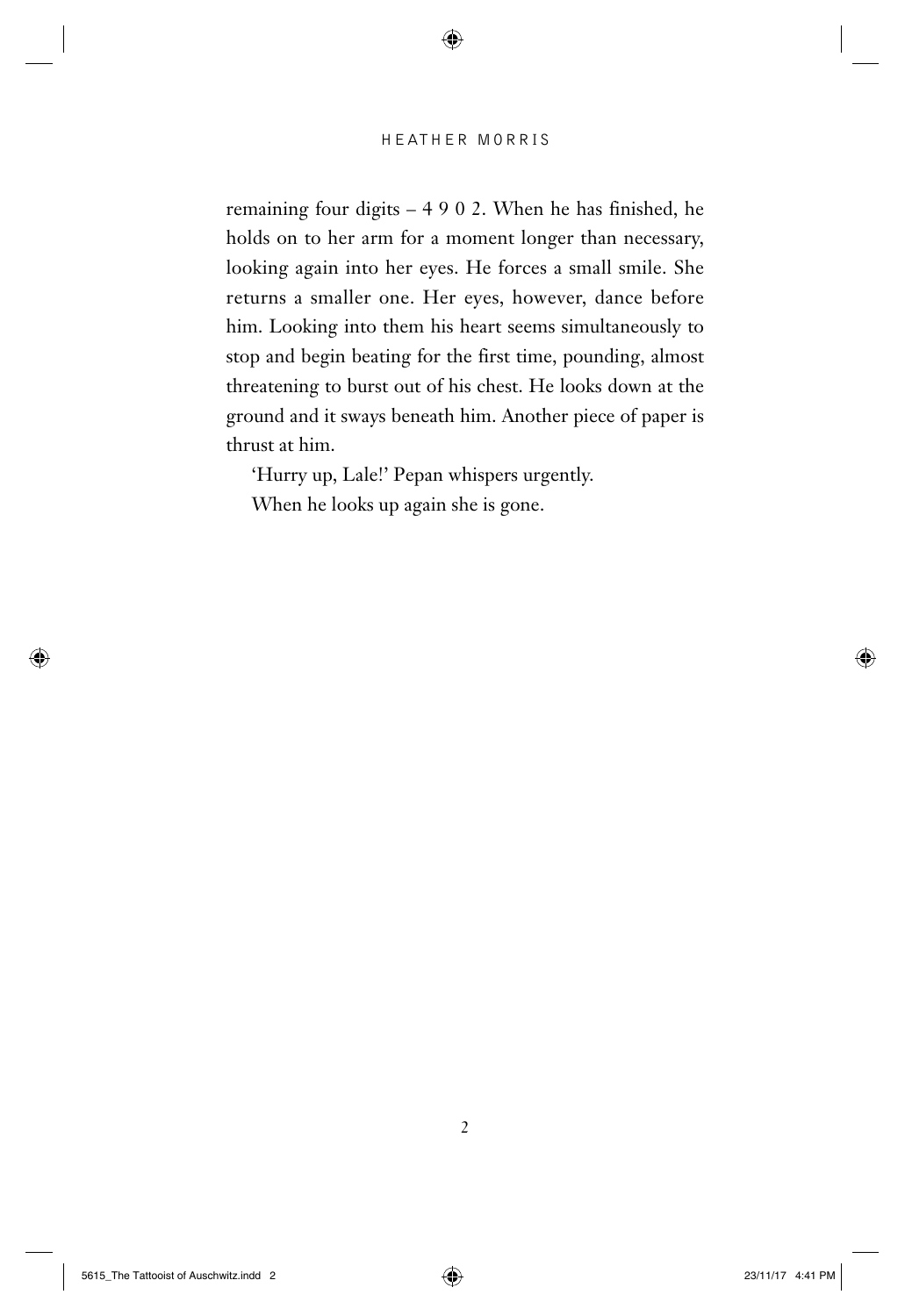# **CHAPTER 1** APRIL 1942

Lale rattles across the countryside, keeping his head up<br>and himself to himself. The 24-year-old sees no point in getting to know the man beside him, who occasionally nods off against his shoulder; Lale doesn't push him away. He is just one among countless young men stuffed into wagons designed to transport livestock. Having been given no idea where they were headed, Lale dressed in his usual attire: a pressed suit, clean white shirt and tie. *Always dress to impress*.

◈

He tries to assess the dimensions of his confinement. The wagon is about two and a half metres wide. But he can't see the end to gauge its length. He attempts to count the number of men on this journey with him. But with so many heads bobbing up and down, he eventually gives up. He doesn't know how many wagons there are. His back and legs ache. His face itches. The stubble reminds him that he hasn't bathed or shaved since he boarded two days ago. He is feeling less and less himself.

When the men try to engage him in conversation, he responds with words of encouragement, trying to turn their fear into hope. *We stand in shit but let us not drown in it*. Abusive remarks are muttered at him for his appearance and manner. Accusations of hailing from an upper class. 'Now

⊕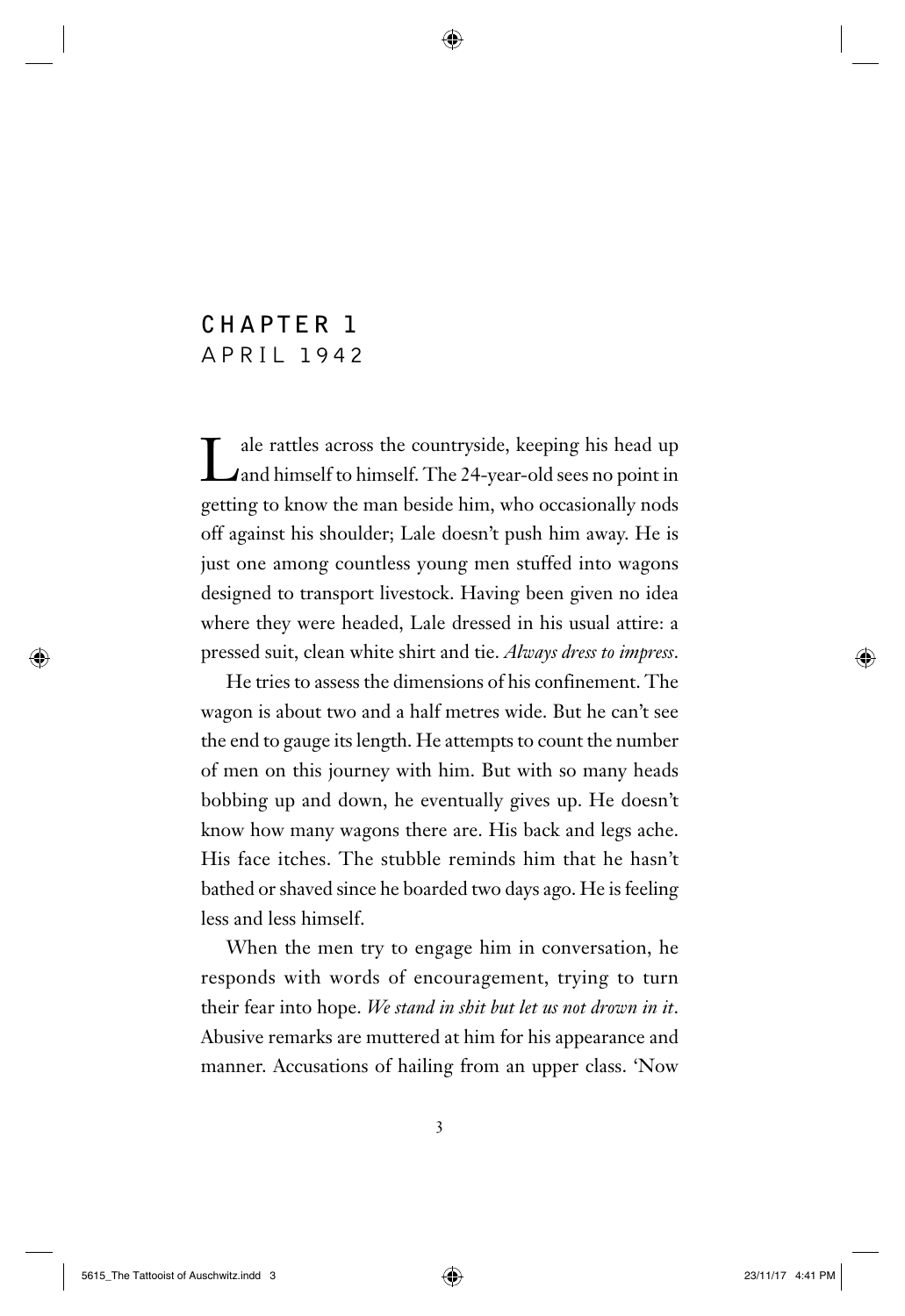⊕

look where it's got you.' He tries to shrug the words off and meet the glares with smiles. *Who am I trying to kid? I'm as scared as everyone else.*

A young man locks eyes with Lale and pushes through the scrum of bodies towards him. Some men shove him on his way through. *It's only your own space if you make it yours*.

'How can you be so calm?' the young man says. 'They had rifles. The bastards pointed rifles at us and forced us into this ... this cattle train.'

Lale smiles at him. 'Not what I was expecting either.'

'Where do you think we're going?'

'It doesn't matter. Just remember, we are here to keep our families safe at home.'

'But what if  $\ldots$  ?'

'Don't "what if". I don't know, you don't know, none of us knows. Let's just do as we're told.'

'Should we try and take them when we stop, since we outnumber them?' The young man's pale face is pinched with confused aggression. His balled-up hands box pathetically in front of him.

'We have fists, they have rifles – who do you think is going to win that fight?'

The young man returns to silence. His shoulder is wedged into Lale's chest and Lale can smell oil and sweat in his hair. His hands drop and hang limply by his side. 'I'm Aron,' he says.

'Lale.'

Others around them tune in to their conversation, raising their heads towards the two men before lapsing back into silent reveries, sinking deep into their own thoughts. What

⊕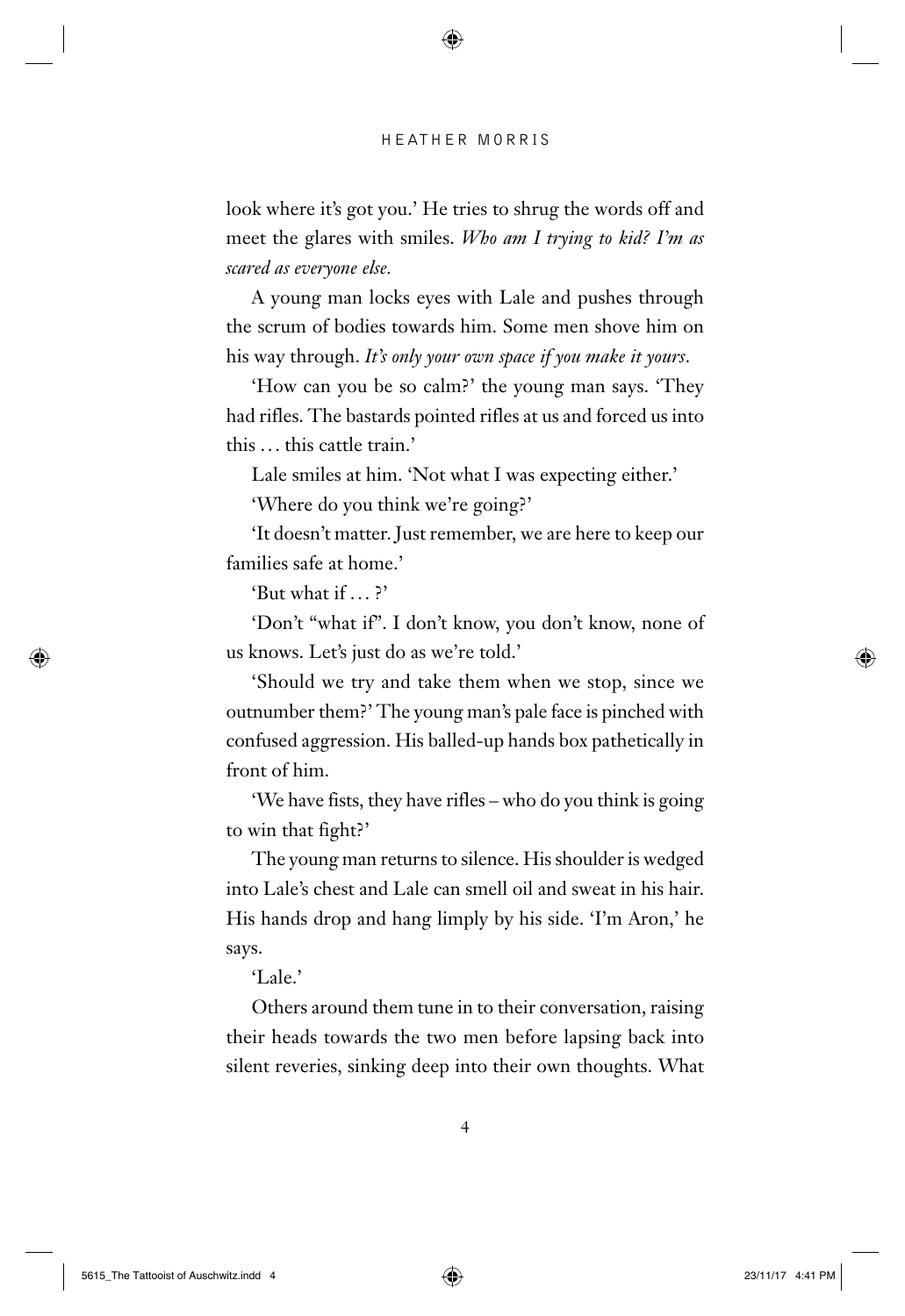⊕

they all share is fear. And youth. And their religion. Lale tries to keep his mind off theorising about what might lie ahead. He has been told he is being taken to work for the Germans, and that is what he is planning to do. He thinks of his family back home. *Safe*. He has made the sacrifice, has no regrets. He would make it again and again to keep his beloved family at home, together.

Every hour or so, it seems, people ask him similar questions. Wearying, Lale begins to answer, 'Wait and see.' He is perplexed as to why the questions are directed to him. He has no special knowledge. Yes, he wears a suit and tie, but that's the only visible difference between him and the next man. *We're all in the same filthy boat*.

In the crowded wagon they can't sit, let alone lie down. Two buckets substitute for toilets. As they fill, a fight breaks out as men try to get away from the stench. The buckets are knocked over, spilling their contents. Lale clings to his suitcase, hoping that with the money and clothes he has, he might be able to buy himself out from wherever they are headed, or at the very least buy himself into a safe job. *Maybe there'll be work where I can use my languages.*

He feels lucky to have found his way to the side of the wagon. Small gaps in the slats provide him with glimpses of the passing countryside. Snatched breaths of fresh air keep the rising tide of nausea at bay. It might be springtime, but the days are filled with rain and heavy cloud. Occasionally they pass fields ablaze with spring flowers and Lale smiles to himself. Flowers. He learned from a young age, from his mother, that women love them. When would be the next time he could give a girl flowers? He takes them in, their

5

⊕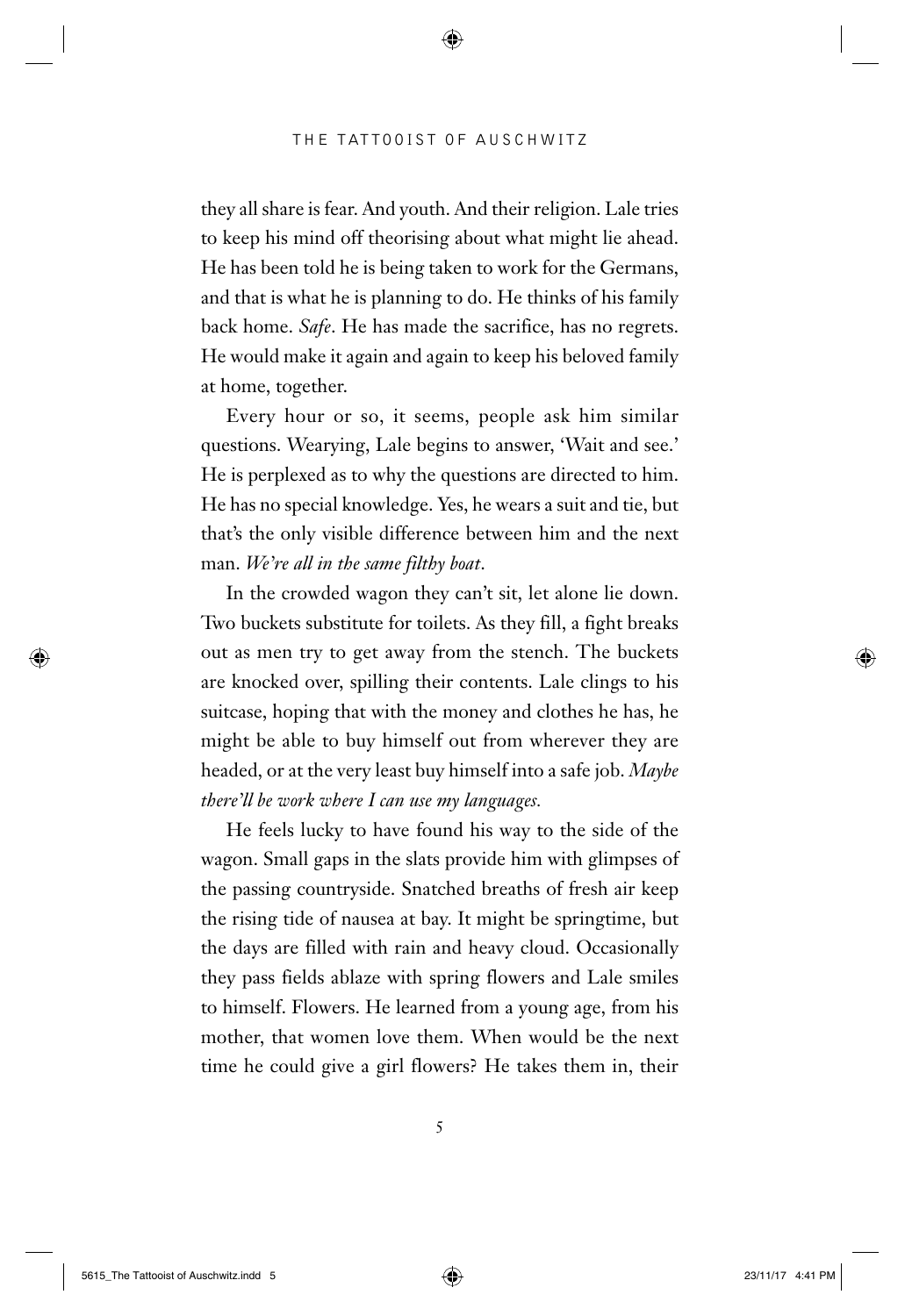◈

brilliant colours flashing before his eyes, whole fields of poppies dancing in the breeze, a scarlet mass. He vows that the next flowers he gives to someone he will pick himself. It has never occurred to him that they grow wild in such large numbers. His mother had a few in her garden but she never picked them and brought them inside. He starts a list in his head of things to do 'When I get home . . .'

Another fight breaks out. Scuffling. Yells. Lale can't see what is going on, but he feels the squirming and pushing of bodies. Then there is silence. And from the gloom: the words, 'You've killed him.'

'Lucky bastard,' someone mutters. *Poor bastard*. *My life is too good to end in this stinkhole*.

There are many stops on the journey, some lasting minutes, some hours, always outside a town or village. Occasionally Lale catches a glimpse of the station names as they speed through: Ostrava, a town he knows is close to the border of Czechoslovakia and Poland; Pszczyna, confirming they are then indeed in Poland. The unknown question: where will they stop? Lale spends most of the time on the journey lost in thoughts about his life in Bratislava: his job, his apartment, his friends – his female friends in particular.

•

The train stops again. It is pitch-black; clouds block out the moon and stars completely. Does the dark portend their future? *Things are as they are*. *What I can see, feel, hear and smell right now*. He sees only men like himself, young and on a journey into the unknown. He hears the grumbling of

⊕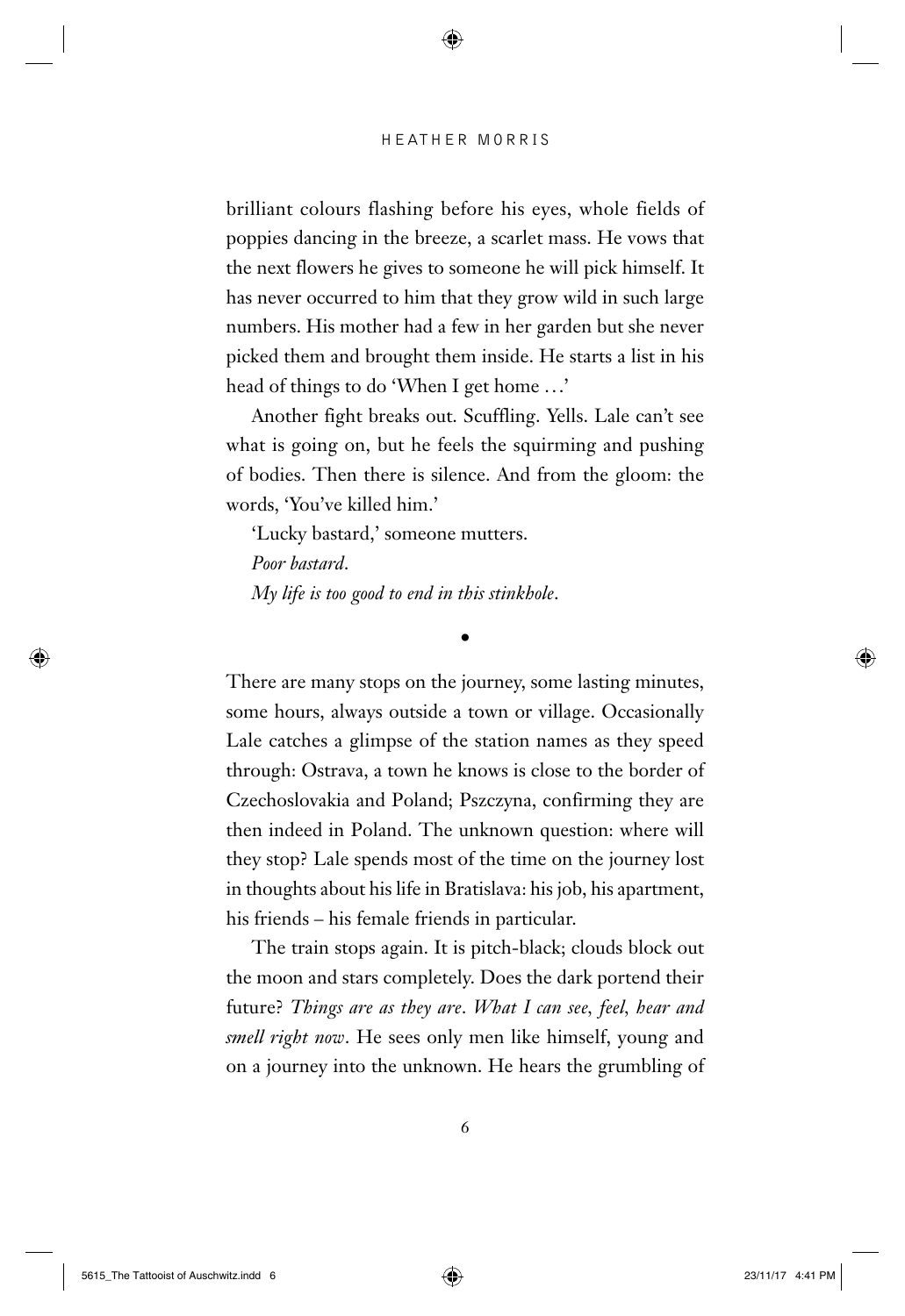⊕

empty stomachs and the rasping of dry windpipes. He smells piss and shit and the odour of bodies too long unwashed. The men take advantage of not being thrown around to rest without the need to push and shove for a piece of turf. More than one head now rests on Lale.

Loud noises come from a few wagons back, gradually creeping closer. The men there have had enough, and are going to attempt an escape. The sounds of men throwing themselves against the wooden sides of the wagon, and the banging of what must be one of the shit buckets, rouses everyone. Before long every wagon erupts, attacked from within.

'Help us or get out of the way,' a large man screams at Lale as he throws himself against the side.

'Don't waste your energy,' Lale replies. 'If these walls were going to be breached, don't you think a cow would have done it by now?'

Several men stop their efforts, turning angrily towards him.

They process his comment. The train lurches forward. Maybe those in charge have decided movement will stop the unrest. The wagons settle down. Lale closes his eyes.

•

Lale had returned to his parents' home, in Krompachy, Slovakia, following the news that Jews in small towns were being rounded up and transported to work for the Germans. He knew Jews were no longer allowed to work and that their businesses had been confiscated. For nearly four weeks he helped around the house, fixing things with his father and

⊕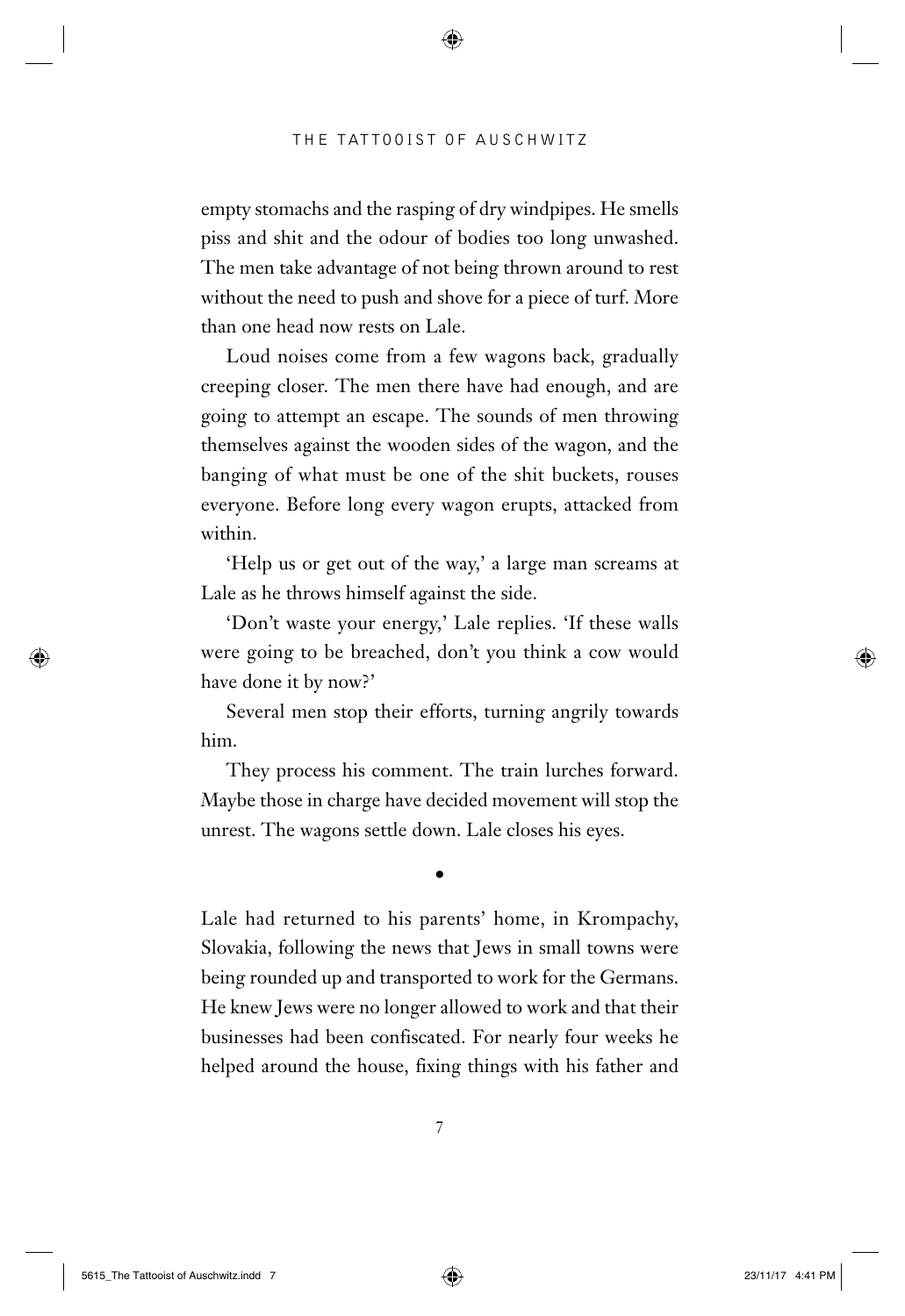⊕

brother, building new beds for his young nephews who had outgrown their cribs. His sister was the only family member earning an income, as a seamstress. She had to travel to and from work in secret, before dawn and after dark. Her boss was prepared to take the risk for her best employee.

One evening she returned home with a poster her boss had been asked to put in the shop window. It demanded that each Jewish family hand over a child aged eighteen or older to work for the German government. The whispers, the rumours about what had been happening in other towns, finally came to Krompachy. It seemed that the Slovakian government was acquiescing further to Hitler, giving him whatever he wanted. The poster warned in bold type that if any family had such a child and did not surrender them, the whole family would be taken to a concentration camp. Max, Lale's older brother, immediately said he would go, but Lale would not hear of it. Max had a wife and two young children. He was needed at home.

Lale reported to the local government department in Krompachy, offering himself for transportation. The officials he dealt with had been his friends – they'd gone to school together and knew each other's families. Lale was told to make his way to Prague, report to the appropriate authorities and await further instructions.

After two days the cattle train stops again. This time there is a great commotion outside. Dogs are barking, orders are yelled in German, bolts are released, wagon doors clang open.

•

'Get down from the train, leave your possessions!' shout

⊕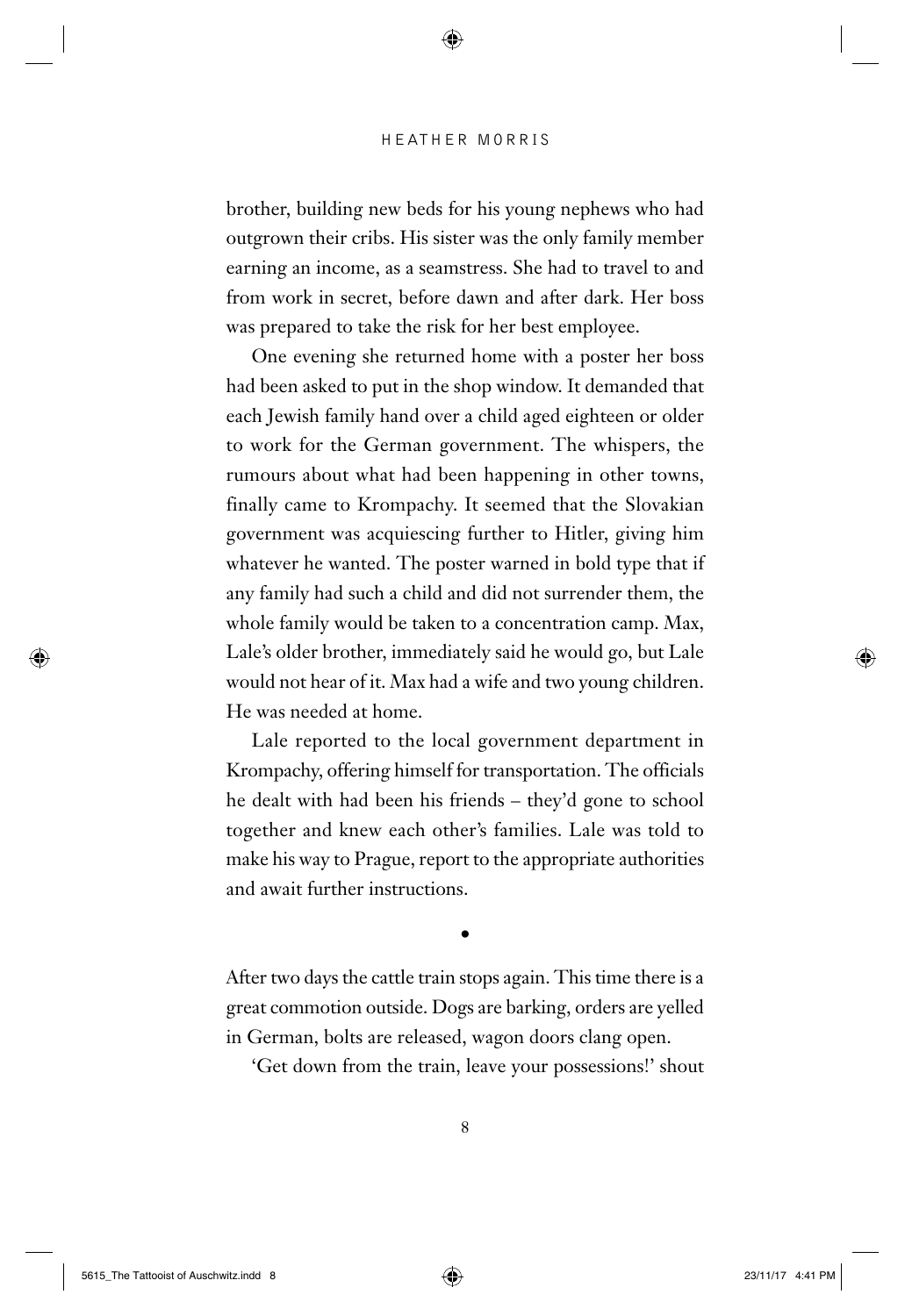⊕

the soldiers. 'Rush, rush, hurry up! Leave your things on the ground!' Being on the far side of the wagon, Lale is one of the last to leave. Approaching the door, he sees the body of the man killed in the skirmish. Briefly closing his eyes, he acknowledges the man's death with a quick prayer. Then he leaves the wagon, but brings with him the stench – covering his clothes, his skin, every fibre of his being. Landing on bended knees, he puts his hands on the gravel and stays crouching for several moments. Gasping. Exhausted. Painfully thirsty. Slowly rising, he looks around at the hundreds of startled men who are trying to comprehend the scene in front of them. Dogs snap and bite at those who are slow to move. Many stumble, the muscles in their legs refusing to work after days without use. Suitcases, bundles of books, meagre possessions are snatched from those unwilling to surrender them or who simply don't understand the orders. They are then hit by a rifle or fist. Lale studies the men in uniform. Black and threatening. The twin lightning bolts on the collar of their jackets tell Lale who he is dealing with. The SS. Under different circumstances he might appreciate the tailoring, the fineness of the cloth, the sharpness of the cut.

He places his suitcase on the ground. *How will they know this one is mine?* With a shiver, he realises that it's unlikely he will see the case or its contents again. He touches his hand to his heart, to the money hidden in his jacket pocket. He looks to the heavens, breathes in the fresh, cool air, and reminds himself that at least he is outdoors.

A gunshot rings out and Lale jumps. Before him stands an SS officer, weapon pointed skywards. 'Move!' Lale glances back at the emptied train. Clothing blows away and books

⊕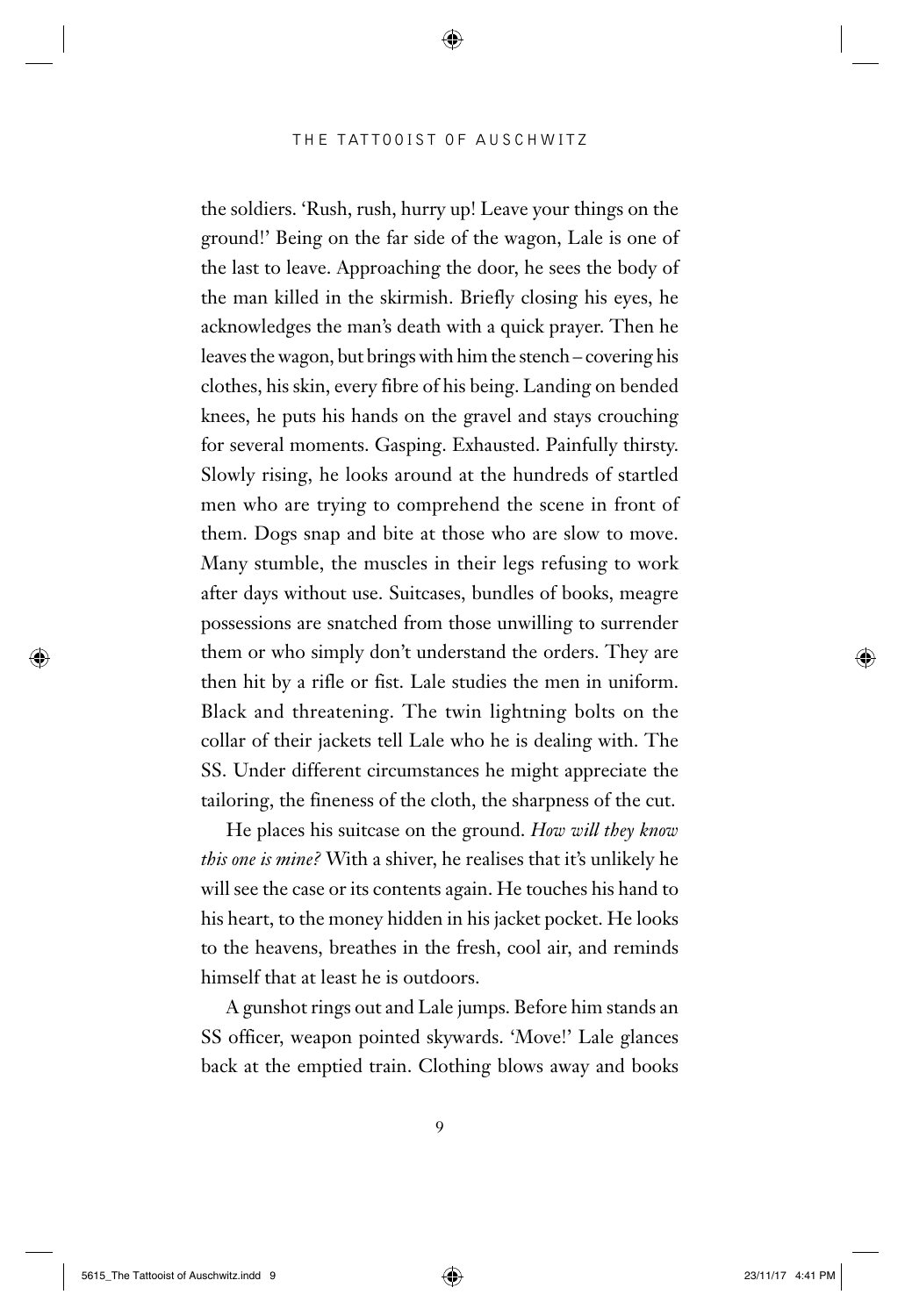◈

flap open. Several trucks arrive and small boys clamber out. They snatch up the abandoned belongings and throw them into the trucks. A heaviness settles between Lale's shoulder blades. *Sorry, Mumma, they have your books.*

The men trudge towards the looming dirty pink brick buildings, with picture windows. Trees line the entrance, flush with new spring growth. As Lale walks through open iron gates he looks up at the German words wrought from the metal.

## ARBEIT MACHT FREI

*Work will make you free*.

He doesn't know where he is, or what work he is expected to do, but the idea that it will set him free has the feeling of a sick joke.

SS, rifles, dogs, his belongings taken – this he'd been unable to imagine.

'Where are we?'

Lale turns to see Aron at his side.

'The end of the line, I'd say.'

Aron's face falls.

'Just do as you're told, you'll be fine.' Lale knows he doesn't sound terribly convincing. He gives Aron a quick smile, which is returned. Silently, Lale tells himself to take his own advice: *Do as you're told. And always observe.*

Once inside the compound, the men are corralled into straight lines. At the head of Lale's row is an inmate with a beaten face sitting at a small table. He wears a jacket and trousers of blue and white vertical stripes, with a green triangle on his chest. Behind him stands an SS officer, rifle at the ready.

⊕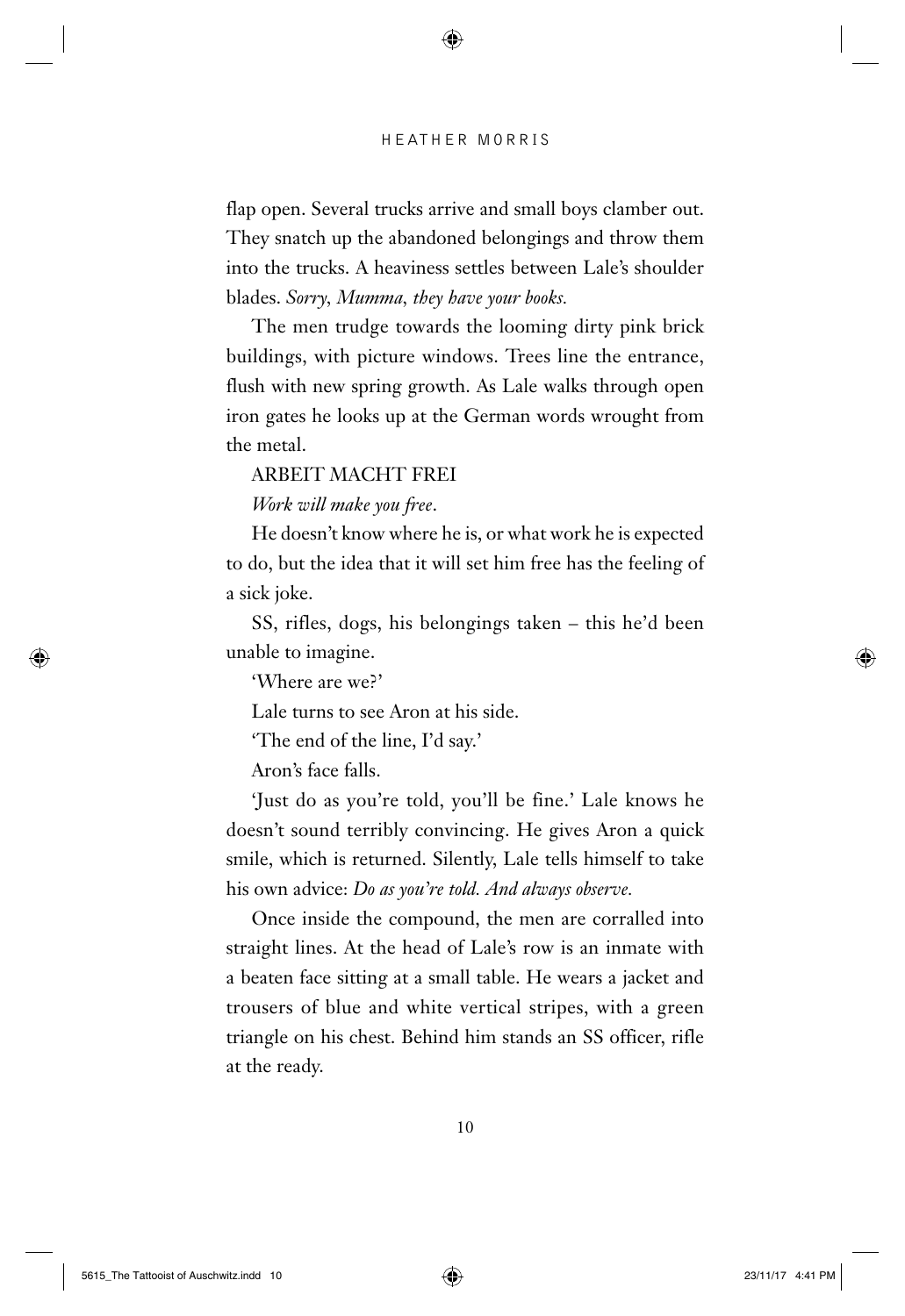⊕

Clouds roll in. Distant thunder claps. The men wait.

A senior officer, accompanied by an escort of soldiers, arrives at the front of the group. He has a square jaw, thin lips, and eyes hooded by bushy black brows. His uniform is plain in comparison to those guarding him. No lightning bolts. His demeanour shows that he's clearly the man in charge.

'Welcome to Auschwitz.'

Lale hears the words, through a mouth that barely moves, in disbelief. Having been forced from his home and transported like an animal, now surrounded by heavily armed SS, he is now being welcomed – welcomed!

'I am Commandant Rudolf Hoess. I am in charge here at Auschwitz. The gates you just walked through say: "Work will make you free". This is your first lesson, your only lesson. Work hard. Do as you are told and you will go free. Disobey and there will be consequences. You will be processed here, and then you will be taken to your new home: Auschwitz Two – Birkenau.'

The commandant scans their faces. He begins to say something else but is interrupted by a large roll of thunder. He looks skyward, mutters a few words under his breath, flicks a dismissive hand at the men and turns to walk away. The performance is over. His security presence hurries off after him. A clumsy display, but still intimidating.

The processing begins. Lale watches as the first prisoners are shoved forward to the tables. He's too far away to hear the short exchanges, can only watch as the seated men in pyjamas write down details and hand each prisoner a small receipt. Finally it is Lale's turn. He has to provide his name, address,

⊕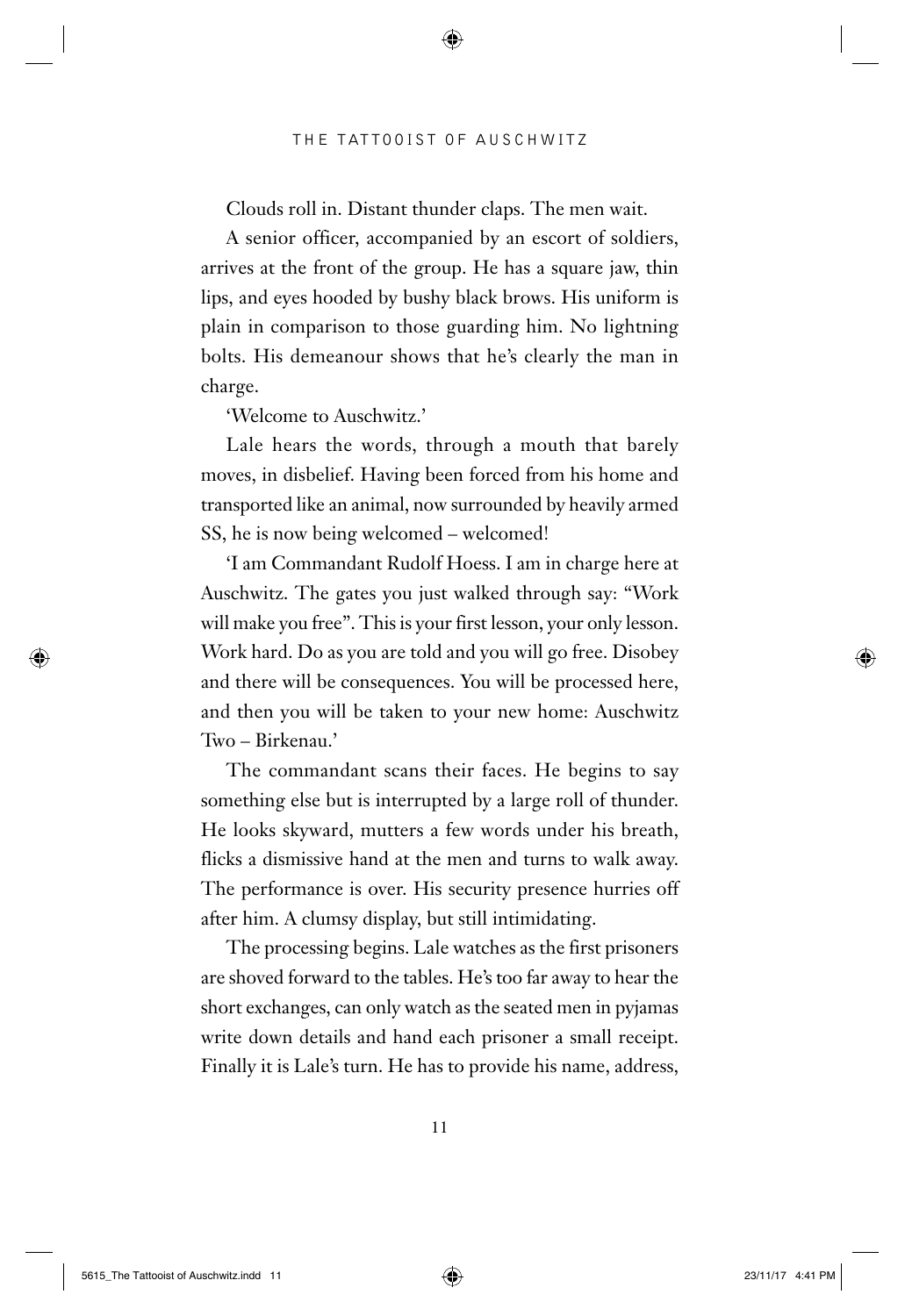⊕

occupation and parents' names. The weathered man at the table writes Lale's answers in a neat, looping script and passes him a piece of paper with a number on it. Throughout, the man never raises his head to meet Lale's eyes.

Lale looks at the number: 32407.

He shuffles along with the flow of men towards another set of tables, where another group of striped prisoners bear the green triangle, and more SS stand by. His desire for water threatens to overwhelm him. Thirsty and exhausted, he is surprised when the piece of paper is yanked from his hand. An SS officer pulls off Lale's jacket, rips his shirtsleeve and pushes his left forearm flat on the table. He stares in disbelief as the numbers 32407 are stabbed into his skin, one after the other by the prisoner. The length of wood with a needle embedded in it moves quickly and painfully. Then the man takes a rag dipped in green ink and rubs it roughly over Lale's wound.

The tattooing has taken only seconds, but Lale's shock makes time stand still. He grasps his arm, staring at the number. *How can someone do this to another human being?* He wonders if for the rest of his life, be it short or long, he will be defined by this moment, this irregular number: 32407.

A prod from a rifle butt breaks Lale's trance. He collects his jacket from the ground and stumbles forward, following the men in front into a large brick building with bench seating along the walls. It reminds him of the gymnasium at the school in Prague where he slept for five days before beginning his journey here.

'Strip.'

'Faster, faster.'

 $\textcolor{blue}{\textcircled{\star}}$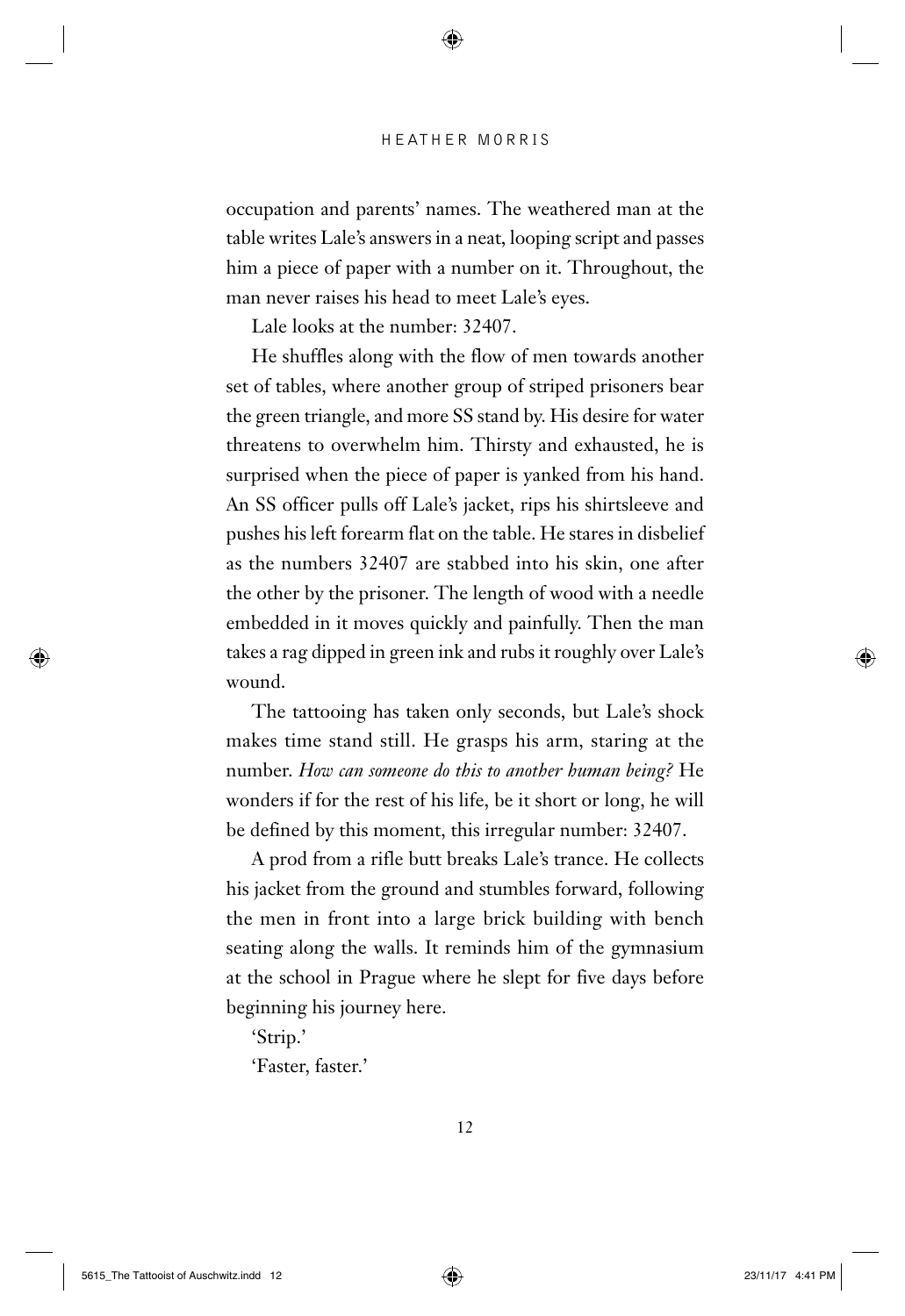⊕

The SS bark out orders that the majority of the men cannot understand. Lale translates for those nearby, who pass the word along.

'Leave your clothes on the bench. They will be here after you've had your shower.'

Soon the group are removing trousers and shirts, jackets and shoes, folding their filthy clothes and placing them neatly on the benches.

Lale is cheered at the prospect of water but knows he will probably not see his clothes again, nor the money inside them.

He takes off his clothes and places them on the bench, but outrage threatens to overwhelm him. From his trouser pocket he removes a slim packet of matches, a reminder of past pleasures, and steals a glance at the nearest officer. The man is looking away. Lale strikes a match. This might be the final act of his own free will. He holds the match to the lining of his jacket, covers it with his trousers and hurries to join the line of men at the showers. Behind him, within seconds, he hears screams of 'Fire!' Lale looks back, sees naked men pushing and shoving to get away as an SS officer attempts to beat out the flames.

He hasn't yet reached the showers but finds himself shivering. *What have I done?* He's just spent several days telling everyone around him to keep their heads down, do as they're told, don't antagonise anyone, and now he's gone and lit a bloody fire inside a building. He has little doubt what would happen if someone pointed him out as the arsonist. *Stupid*. *Stupid*.

In the shower block, he settles himself, breathes deeply.

⊕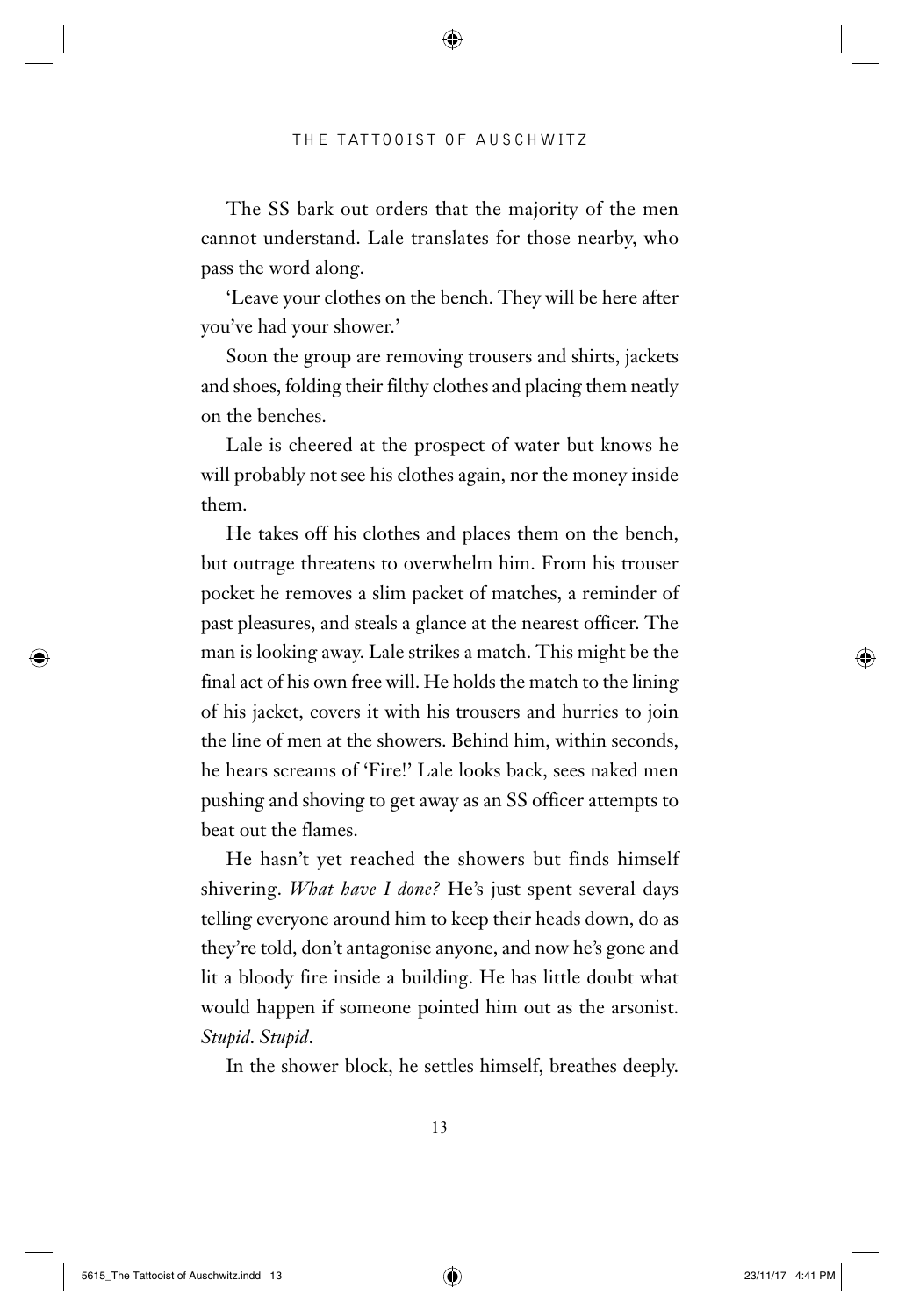◈

Hundreds of shivering men stand shoulder to shoulder as cold water rains down on them. They tilt their heads back and drink it in desperately, despite its rankness. Many try to lessen their embarrassment by covering their genitals with their hands. Lale washes the sweat, grime and stink from his body and hair. Water hisses through the pipes and hammers the floor. When it ceases, the doors to the changing room reopen, and without command they walk back to what has now replaced their clothes – old Russian army uniforms and boots.

'Before you dress you must visit the barber,' a smirking SS officer tells the men. 'Outside – hurry.'

Once again, the men fall into lines. They move towards the prisoner standing ready with a razor. When it is Lale's turn, he sits on the chair with his back straight and his head held high. He watches the SS officers walk the length of the line, assaulting the naked prisoners with the ends of their weapons, offering insults and cruel laughter. Lale sits straighter and lifts his head higher as the hair on his head is reduced to stubble, not flinching when the razor nicks his scalp.

A shove in the back by an officer indicates that he is done. He follows the line back into the shower room, where he joins the search for clothing and wooden shoes of the right size. What is there is dirty and stained, but he manages to find shoes that more or less fit and hopes the Russian uniform he grabs will do. Once dressed, he leaves the building as instructed.

It is getting dark. He walks through the rain, one of countless men, for what seems like a long time. The

⊕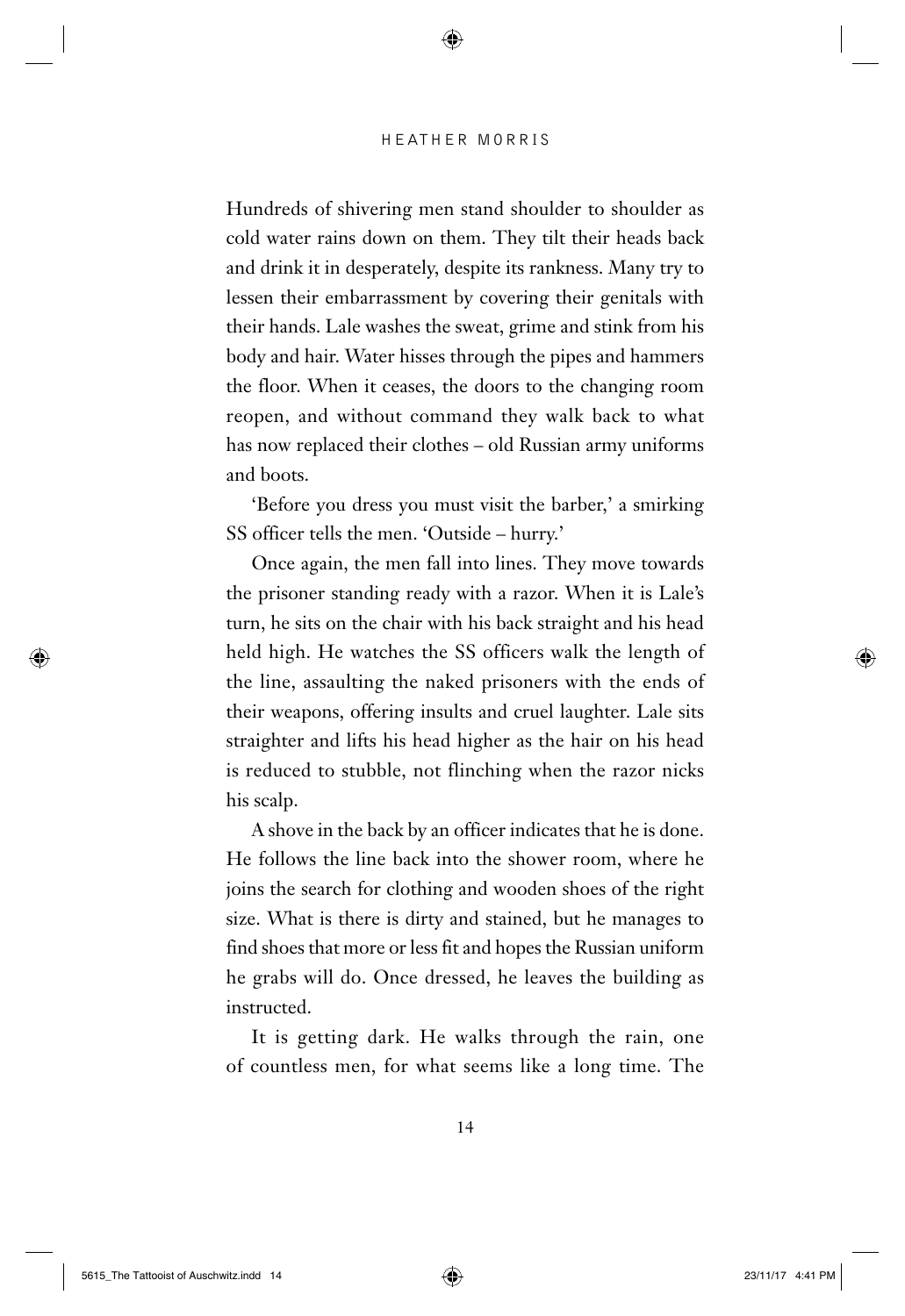⊕

thickening mud makes it difficult for him to lift his feet. But he trudges on determinedly. Some men struggle or fall to their hands and knees and are beaten until they get back up. If they do not, they are shot.

Lale tries to separate the heavy, sodden uniform from his skin. It rubs and chafes, and the smell of wet wool and dirt brings him back to the cattle train. Lale looks to the heavens, trying to swallow as much rain as he can. The sweet taste is the best thing he's had in days, the only thing he's had in days, his thirst compounding his weakness, blurring his vision. He gulps it down. Cupping his hands, he slurps wildly. In the distance he sees spotlights surrounding a vast area. His semi-delirious state makes them seem like beacons, sparkling, dancing in the rain, showing him the way home. Calling, *Come to me. I will provide shelter, warmth and nourishment. Keep walking.* But as he walks through gates, these ones bearing no message, offering no deal, no promise of freedom in exchange for toil, Lale realises the sparkling mirage has gone. He's in another prison.

Beyond this yard, disappearing into the darkness, is a further compound. The tops of the fences are lined with razor wire. Up in the lookouts Lale sees SS pointing rifles in his direction. Lightning hits a fence nearby. *They are electrified*. The thunder is not loud enough to drown out the sound of a shot, another man fallen.

'We made it.'

Lale turns to see Aron pushing his way towards him. Drenched, bedraggled. But alive.

'Yeah, looks like we're home. You look a sight.'

'You haven't seen yourself. Consider me a mirror.'

⊕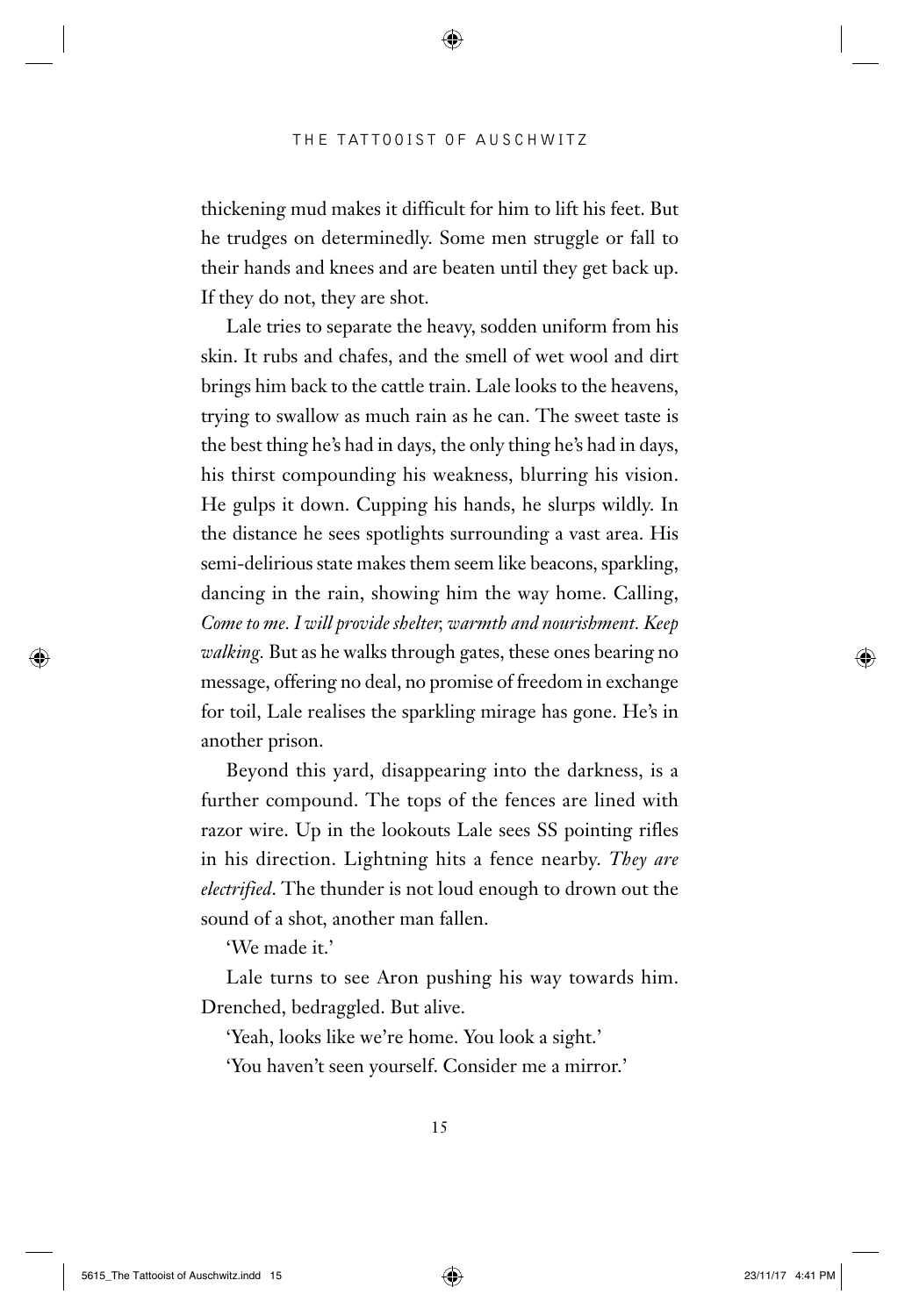⊕

'No thanks.'

'What happens now?' says Aron, sounding like a child.

•

Going with the steady flow of men, they each show their tattooed arm to an SS officer standing outside a building, who records the number on a clipboard. After a forceful shove in the back, Lale and Aron find themselves in Block 7, a large hut with triple bunks down one wall. Dozens of men are forced into the building. They scramble and shove each other out of the way to lay claim to a space. If they are lucky or aggressive enough they might share with only one or two others. Luck isn't on Lale's side. He and Aron climb up onto a top-level bunk, already occupied by two other prisoners. Having had no food for days, there isn't much fight left in them. As best he can, Lale curls up onto the straw-filled sack that passes for a mattress. He pushes his hands against his stomach in an attempt to quell the cramps invading his guts. Several men call out to their guards, 'We need food.'

The reply comes back: 'You'll get something in the morning.'

'We'll all be dead from starvation by morning,' says someone in the back of the block.

'And at peace,' a hollow voice adds.

'These mattresses have got hay in them,' someone else says. 'Maybe we should continue to act like cattle and eat that.'

Snatches of quiet laughter. No response from the officer.

And then, from deep in the dormitory, a hesitant, 'Mooooooo . . .'

⊕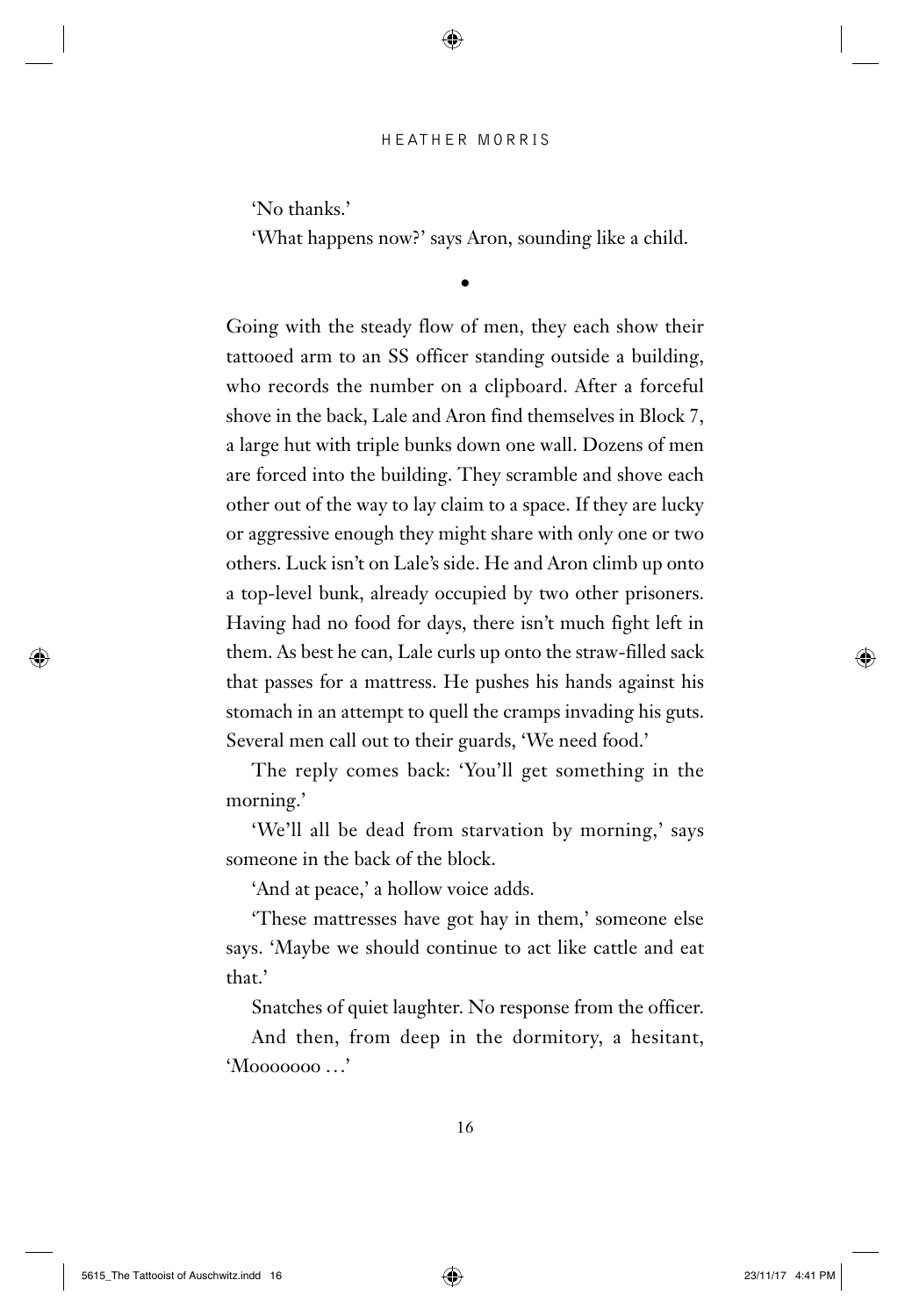⊕

Laughter. Quiet, but real. The officer, present but invisible, doesn't interrupt, and eventually the men fall asleep, stomachs rumbling.

•

It's still dark when Lale wakes, needing to take a piss. He scrambles over his sleeping companions, down to the floor, and feels his way to the back of the block, thinking it might be the safest place to relieve himself. Approaching, he hears voices: Slovak and German. He is relieved to see that there are facilities, albeit crude, for them to shit. Long ditches run behind the building with planks of wood placed over them. Three prisoners are sitting across the ditch, shitting and talking quietly to each other. From the other end of the building, Lale sees two SS approaching in the semi-darkness, smoking, laughing, their rifles hung loosely down their backs. The flickering perimeter floodlights make disturbing shadows of them and Lale can't make out what they are saying. His bladder is full but he hesitates.

In unison, the officers flick their cigarettes up into the air, whip their rifles around, and open fire. The bodies of the three who were taking a shit are thrown back into the ditch. Lale's breath catches in his throat. He presses his back against the building as the officers pass him. He catches the profile of one of them – a boy, just a bloody kid.

As they disappear into the darkness, Lale makes a vow to himself. *I will live to leave this place. I will walk out a free man*. *If there is a hell, I will see these murderers burn in it*. He thinks of his family back in Krompachy and hopes that his presence here is at least saving them from a similar fate.

⊕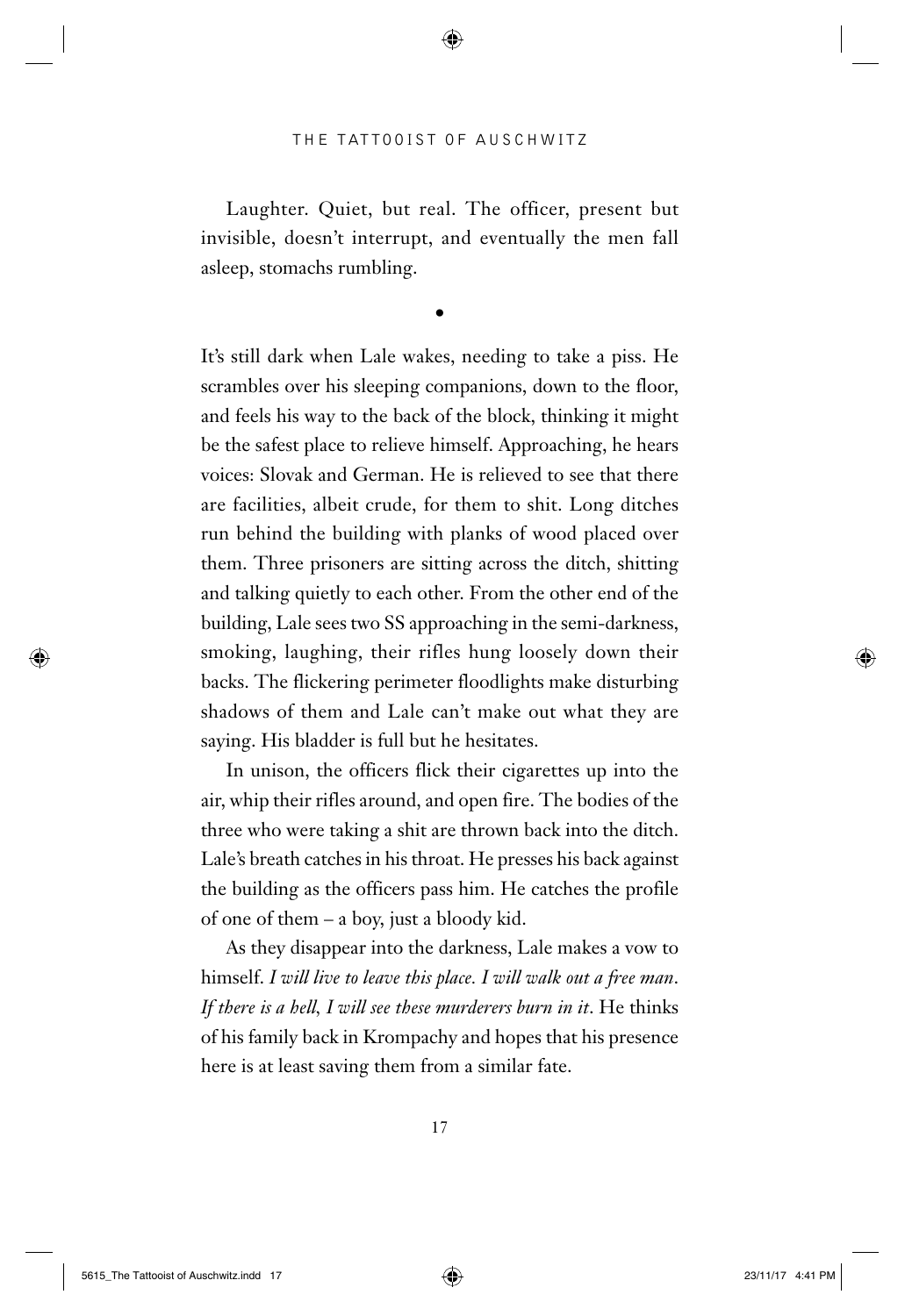◈

Lale relieves himself and returns to his bunk.

'The shots,' says Aron, 'what were they?'

'I didn't see.'

Aron swings his leg over Lale on his way to the ground. 'Where are you going?'

'A piss.'

Lale reaches to the side of the bed, clutches Aron's hand. 'Hold on.'

'Why?'

'You heard the shots,' says Lale. 'Just hold on until the morning.'

Aron says nothing as he clambers back into bed and lies down, his two fists curled against his crotch in fear and defiance.

•

His father had been picking up a customer from the train station. Mr Sheinberg prepared to lift himself elegantly into the carriage as Lale's father placed his fine leather luggage on the seat opposite. Where had he travelled from? Prague? Bratislava? Vienna perhaps? Wearing an expensive woollen suit, his shoes freshly shined, he smiled and spoke briefly to Lale's father as he climbed up front. His father encouraged the horse to move on. Like most of the other men Lale's father ferried around with his taxi service, Mr Sheinberg was returning home from important business. Lale wanted to be like him rather than like his father.

Mr Sheinberg did not have his wife with him that day. Lale loved to glimpse Mrs Sheinberg and the other women who travelled in his father's carriages, their small hands encased

⊕

↔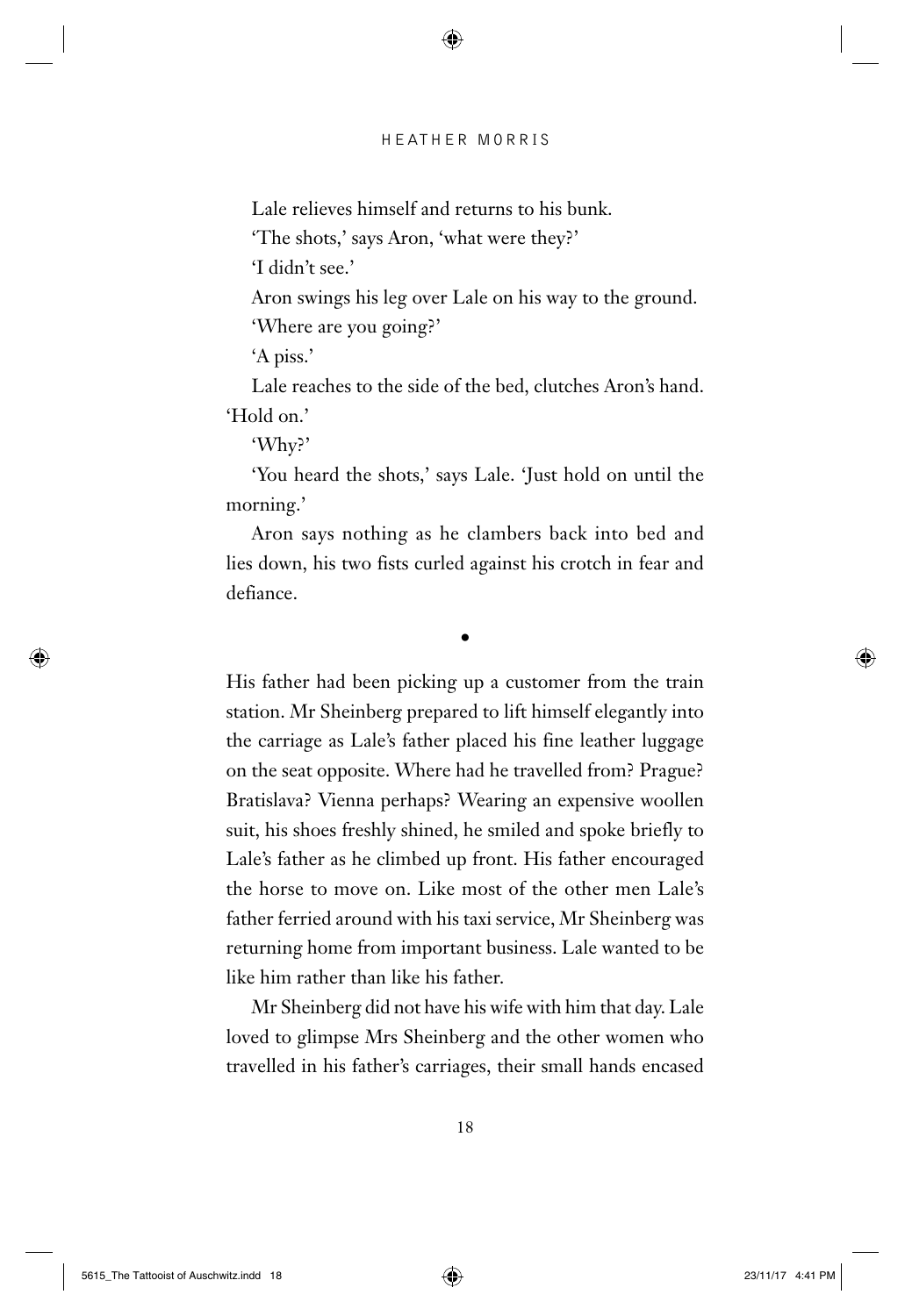$\bigcirc$ 

in white gloves, their elegant pearl earrings matching their necklaces. He loved the beautiful women in fine clothing and jewels who sometimes accompanied the important men. The only advantage of helping his father came from opening the carriage door for them, taking their hand as he assisted them down, inhaling their scent, dreaming of the lives they led.

 $\bigoplus$ 

⊕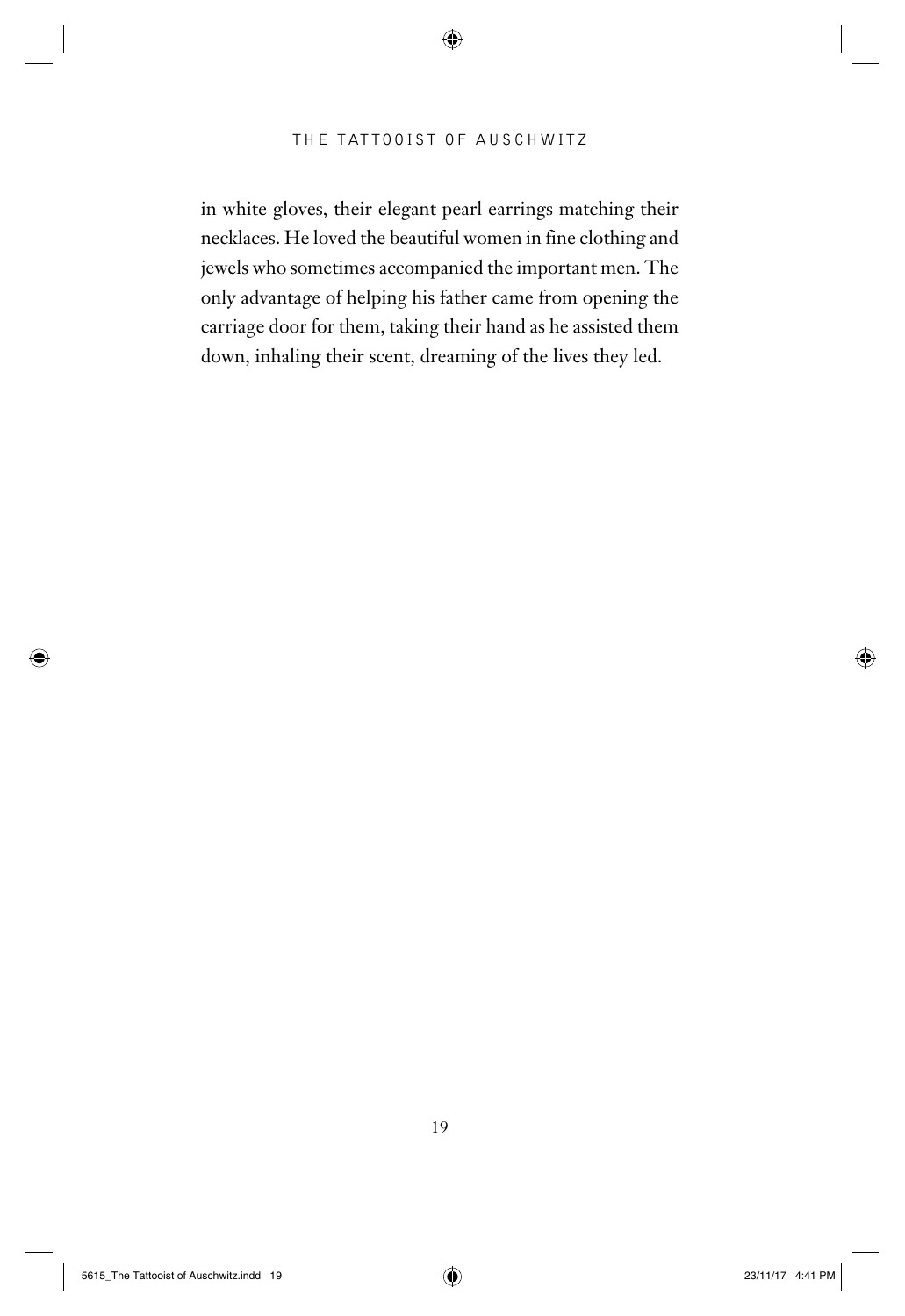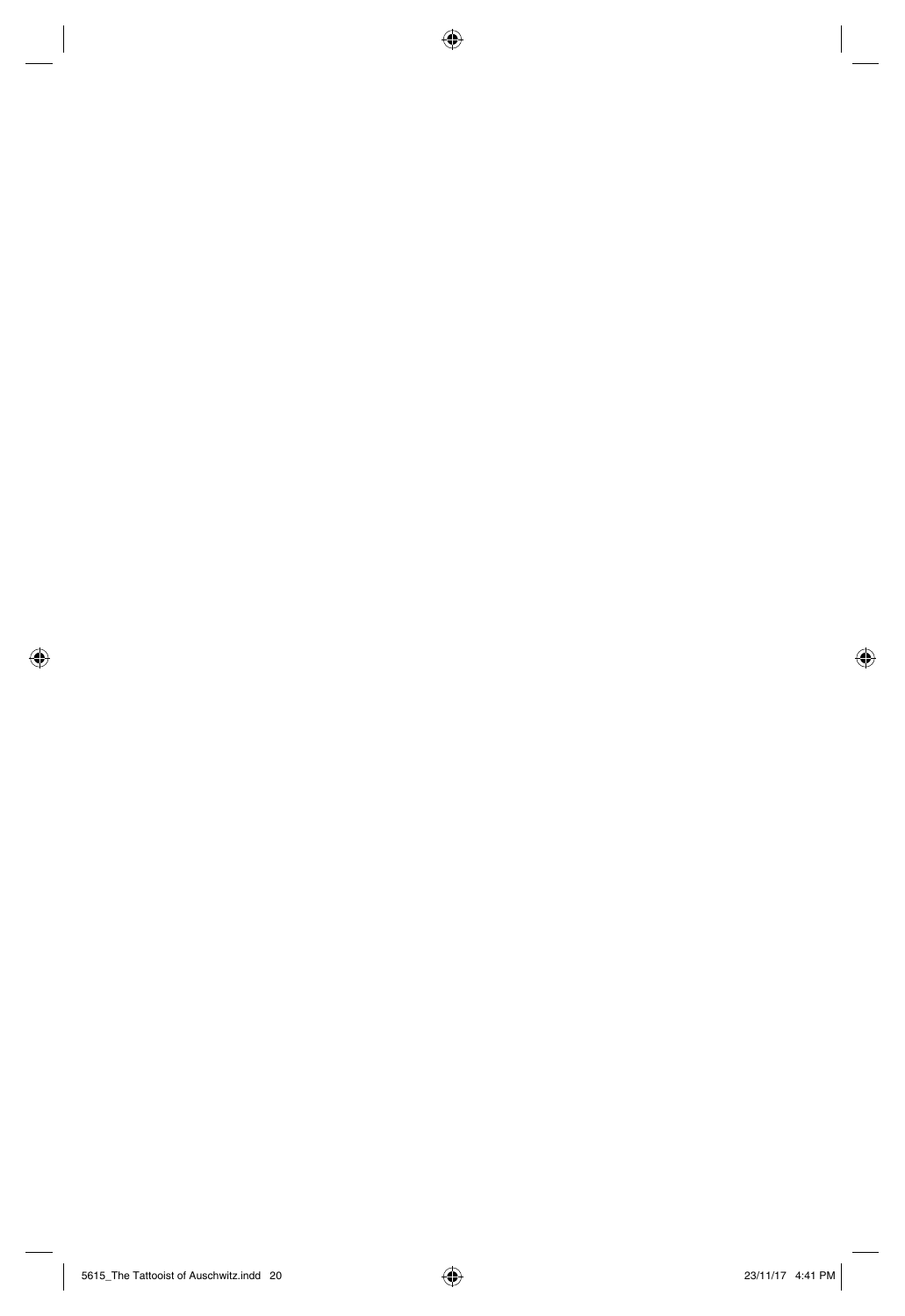# **CHAPTER 2**

'Outside. Everyone outside!' Whistles blow and dogs bark. Sunlight from a clear morning streams through the door into Block 7. The men disentangle themselves from each other, climb down from their bunks and shuffle outside. They stand around just outside the building. No one is prepared to move too far away. They wait. And wait. Those who were shouting and blowing whistles have disappeared. The men shuffle their feet back and forth, whisper to the person nearest them. Looking over at other blocks, they see the same scene being played out. What now? Wait.

⊕

Eventually, an SS officer and a prisoner approach Block 7, which falls silent. No introductions are made. The prisoner calls out numbers from a clipboard. The SS officer stands alongside, tapping his foot impatiently, slapping his thigh with his swagger stick. It takes a moment for the prisoners to realise that the numbers relate to the tattoos they each bear on their left arm. When the rollcall is over, two numbers have received no response.

'You –' the roll caller points to a man on the end of the row – 'go back inside and see if anyone is still there.'

The man looks at him with questioning eyes. He hasn't

⊕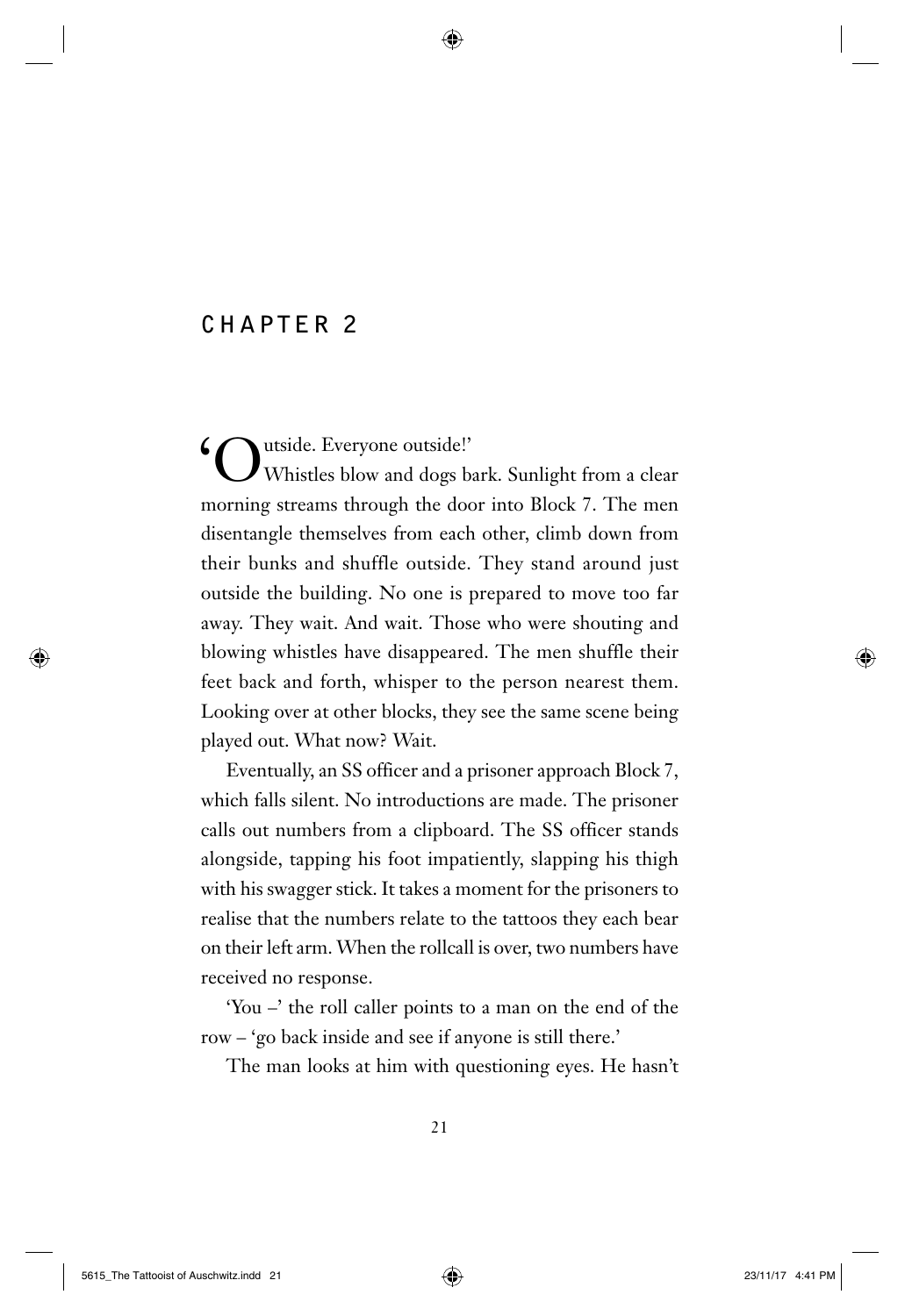⊕

understood a word. The man beside him whispers the instruction and he hurries inside. A few moments later he returns, holds up his right hand and extends his index and middle finger: two dead.

The SS officer steps forward. He speaks in German. The prisoners have learned, already, to keep their mouths shut and stand obediently waiting, hoping some among them will be able to translate. Lale gets it all.

'You will have two meals a day. One in the morning and one in the evening. If you survive until evening.' He pauses, a grim smile on his face. 'After your morning meal you will work until we tell you to stop. You will continue with the construction of this camp. We have many more people to transport here.' His smile becomes a proud grin. 'Follow the instructions of your kapo and those in charge of the building programme and you will see the sun go down.'

There is a sound of clanging metal and the prisoners turn to see a group of men approaching, carrying two cauldrons and armfuls of small metal tins. Breakfast. A few prisoners start to head towards the smaller group, as though to offer assistance.

'If anyone moves they will be shot,' barks the SS officer, raising his rifle. 'There will be no second chances.'

The officer leaves and the prisoner who conducted the rollcall addresses the group. 'You heard him,' says the man, in Polish-accented German. 'I am your kapo, your boss. You will form two lines to get your food. Anyone complaining will suffer consequences.'

The men jockey into line and several start whispering among themselves, asking if anyone has understood what 'the

⊕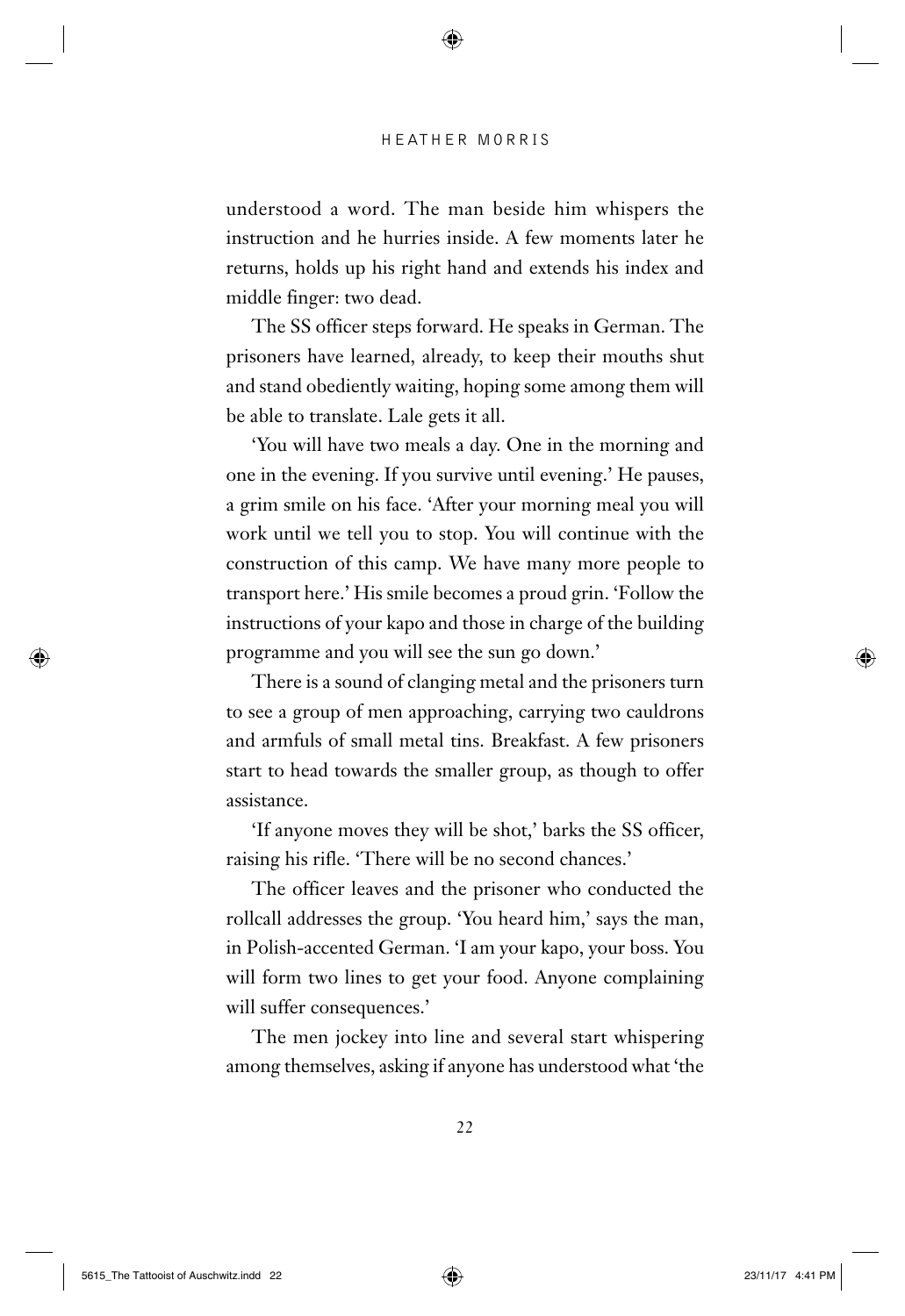⊕

German' said. Lale tells those nearest to him and asks them to pass it along. He will translate as much as he can.

As he reaches the front of the line he gratefully accepts a small tin cup, its contents slopping over the rough hands that thrust it at him. He steps aside and examines his meal. It is brown, contains nothing solid and has a smell he cannot identify. It is neither tea, coffee, nor soup. He fears he will bring the foul liquid back up if he drinks it slowly. So he closes his eyes, pinches his nostrils with his fingers and gulps it down. Others are not so successful.

Aron, standing nearby, raises his cup in a mock toast. 'I got a piece of potato, what about you?'

'Best meal I've had in ages.'

'Are you always so upbeat?'

'Ask me again at the end of the day,' Lale says with a wink. Returning his empty cup to the prisoner who handed it to him, Lale thanks him with a quick nod and half a smile.

The kapo shouts, 'When you lazy bastards have finished your dining, get back into line! You have work to do!'

Lale passes on the instruction.

'You'll follow me,' the kapo shouts, 'and you'll follow the instructions of the foreman. Any slacking off, I'll know about it.'

•

Lale and the others find themselves in front of a partially erected building, a replica of their own block. Other prisoners are already there: carpenters and bricklayers all quietly labouring in the established rhythm of people used to working together.

⊕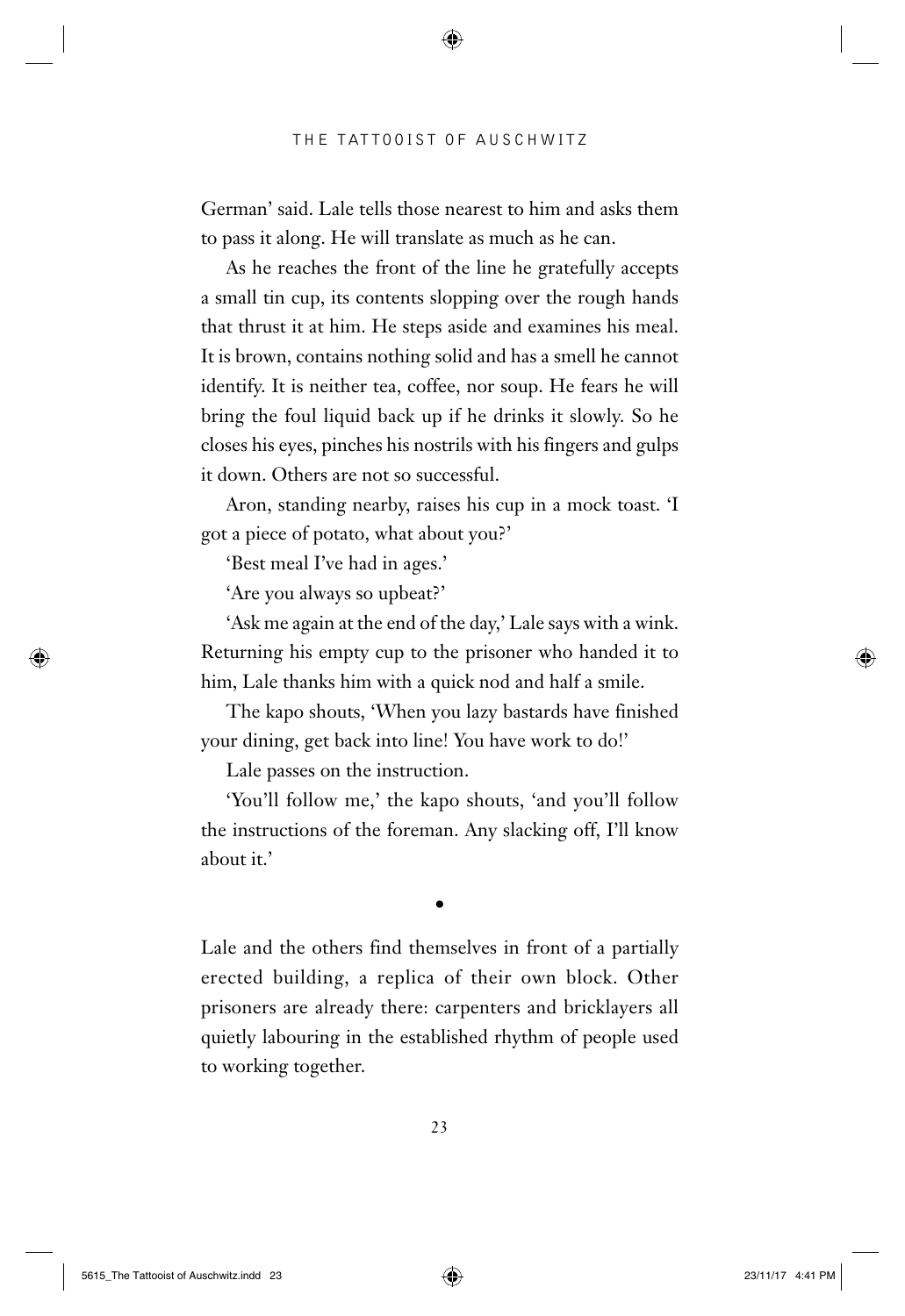⊕

'You. Yes, you. Get up on the roof. You can work up there.'

The command is directed at Lale. Looking around, he spies a ladder going up to the roof. Two prisoners squat there, waiting to receive the tiles which are being shuttled up to them. The two men move aside as Lale clambers up. The roof consists only of wooden beams for supporting the tiles.

'Be careful,' one of the workmen warns him. 'Move further up the roofline and watch us. It's not difficult – you'll soon get the hang of it.' The man is Russian.

'My name's Lale.'

'Introductions later, OK?' The two men exchange a look. 'You understand me?'

'Yes,' Lale replies in Russian. The men smile.

Lale watches as they receive the heavy clay tiles from the pair of hands poking over the lip of the roof, crawl to where the last tiles were laid and carefully overlap them, before moving back to the ladder for the next one. The Russian had been correct – it's not difficult work – and it isn't long before Lale joins them in accepting and laying the tiles. On the warm spring day only the hunger pains and cramps prevent him from matching the more experienced workers.

A few hours pass before they are permitted to take a break. Lale heads for the ladder but the Russian stops him.

'It's safer to stay up here and rest. You can't be seen well this high up.'

Lale follows the men, who clearly know the best place to sit and stretch out: the corner where stronger timber was used to reinforce the roof.

'How long have you been here?' Lale asks as soon as they settle down.

⊕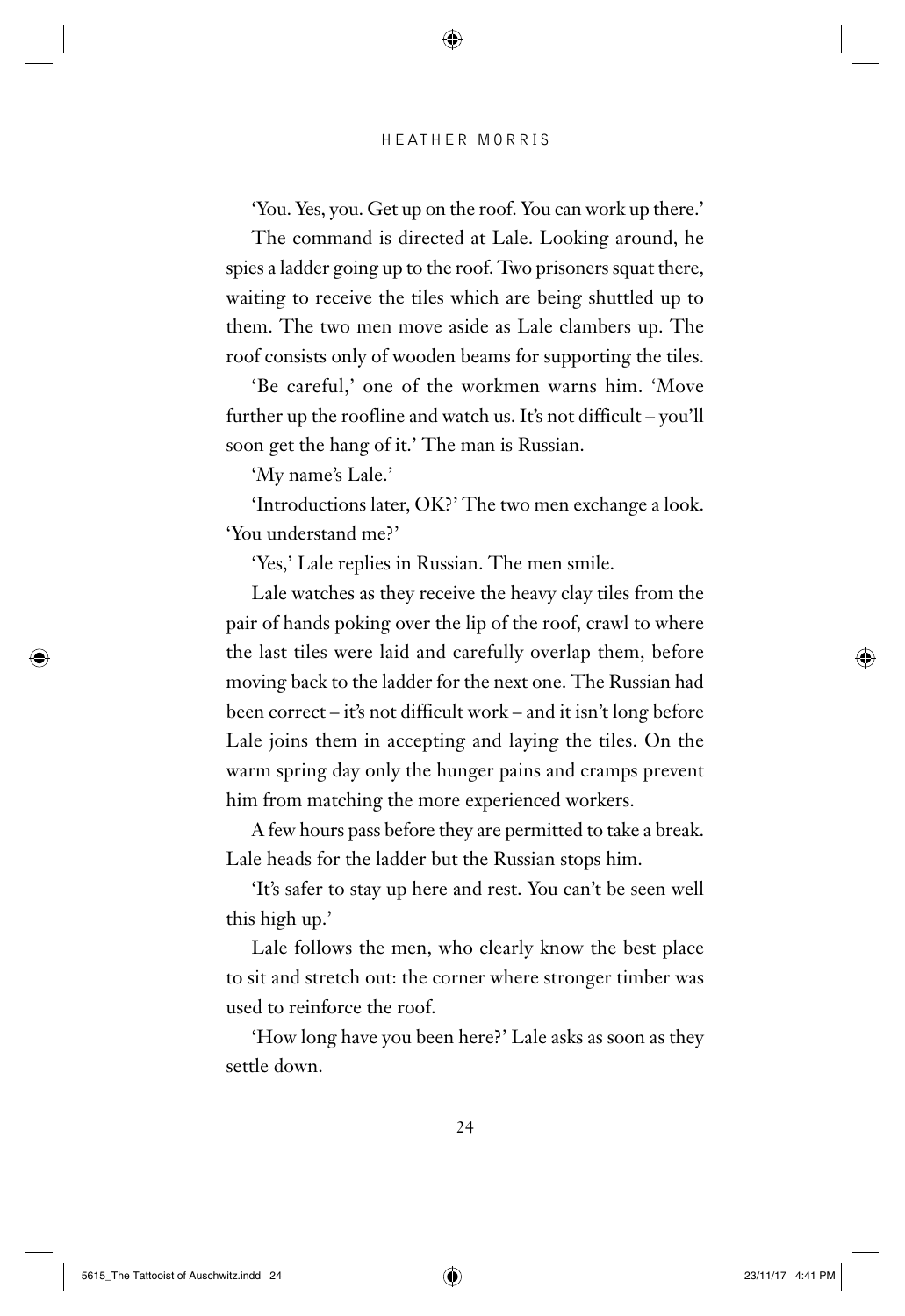⊕

'About two months, I think. Hard to tell after a while.'

'Where did you come from? I mean, how did you end up here? Are you Jewish?'

'One question at a time.' The Russian chuckles and the younger, larger worker rolls his eyes at the ignorance of the newcomer, yet to learn his place in the camp.

'We're not Jewish, we are Russian soldiers. We got separated from our unit and the fucking Germans caught us and put us to work. What about you? A Jew?'

'Yes. I'm part of a large group brought in yesterday from Slovakia – all Jews.'

The Russians exchange a glance. The older man turns away, closing his eyes, raising his face to the sun, leaving it to his companion to continue the conversation.

'Look around. You can see from up here how many blocks are being built and how much land they have to keep clearing.'

Lale pushes himself onto his elbows and observes the vast area contained within the electrified fence. Blocks like the one he is helping construct stretch out into the distance. He experiences a jolt of horror at what this place might become. He wrestles with what to say next, not wanting to give voice to his distress. He settles back down, turning his head away from his companions, desperate to bring his emotions under control. He must trust no one, reveal little about himself, be cautious . . .

The man watches him closely. He says, 'I've heard the SS boasting that this is going to be the biggest concentration camp of all.'

'Is that right?' says Lale, forcing his voice above a whisper.

⊕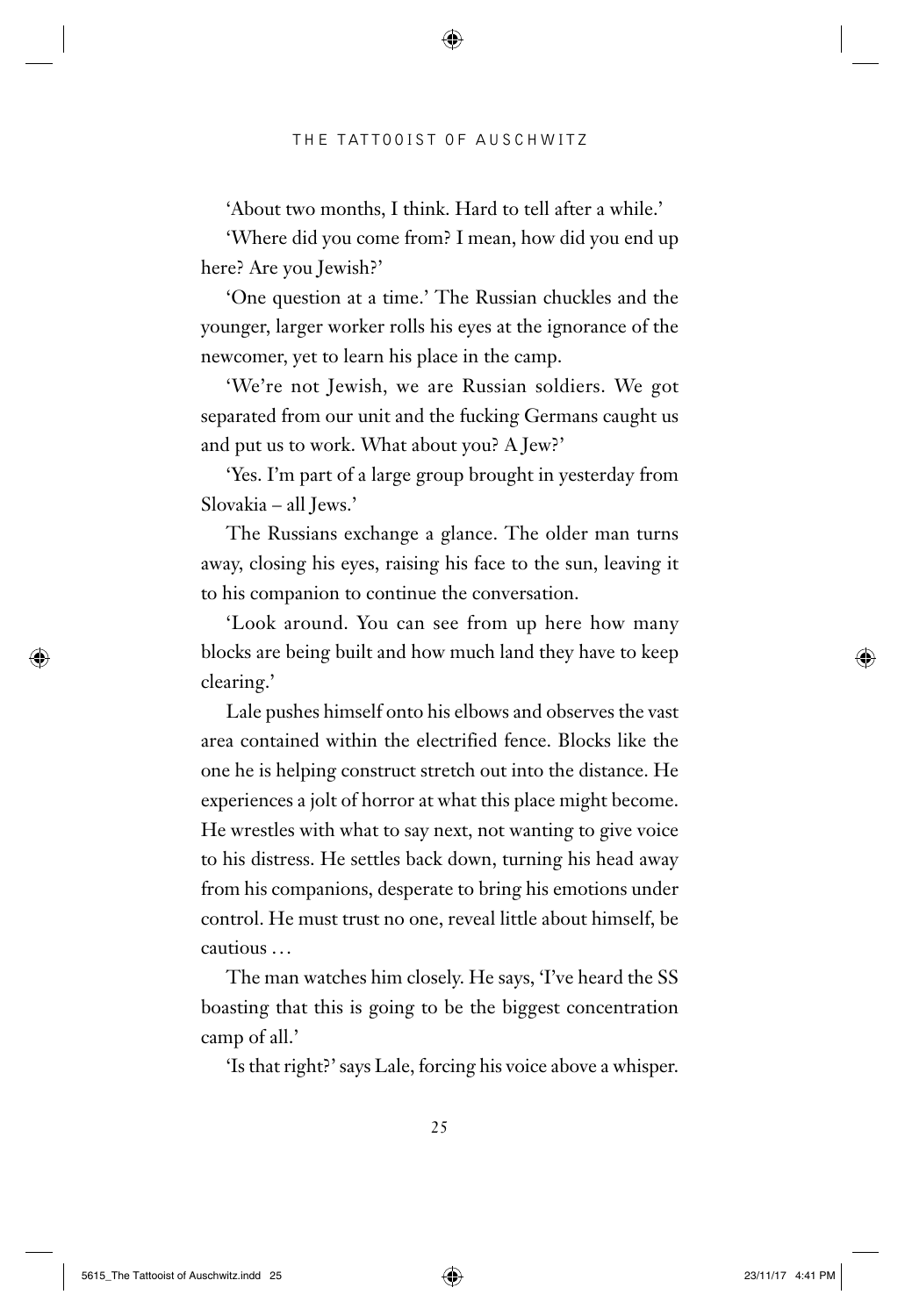◈

'Well, if we're going to build it together, you might as well tell me your name.'

'Andor,' he says. 'And this big oaf with me is Boris. He doesn't say much.'

'Talking can get you killed here,' Boris mutters as he stretches his hand out to Lale.

'What else can you tell me about the people here?' says Lale. 'And who the hell are these kapos?'

'You tell him,' says Boris, yawning.

'Well, there are other Russian soldiers like us, but not many, and then there are all the different triangles.'

'Like the green triangle my kapo wears?' Lale says.

Andor laughs. 'Oh, the greens are the worst – they're criminals: killers, rapists, that kind of man. They make good guards because they're terrible people.' He continues, 'Others are here because of their anti-German political views. They wear a red triangle. You'll see a few, not many, with a black triangle – they are lazy bastards and they don't last long. And finally there is you and your friends.'

'We wear the yellow star.'

'Yes, you wear the star. Your crime is to be Jewish.'

'Why don't you have a colour?' asks Lale.

Andor shrugs. 'We're just the enemy.'

Boris snorts. 'They insult us by sharing our uniforms with the rest of you. They can't do much worse than that.'

A whistle blows and the three men get back to work.

•

That night, the men in Block 7 gather in small groups, to talk, share what they've learned, and question. Several move

⊕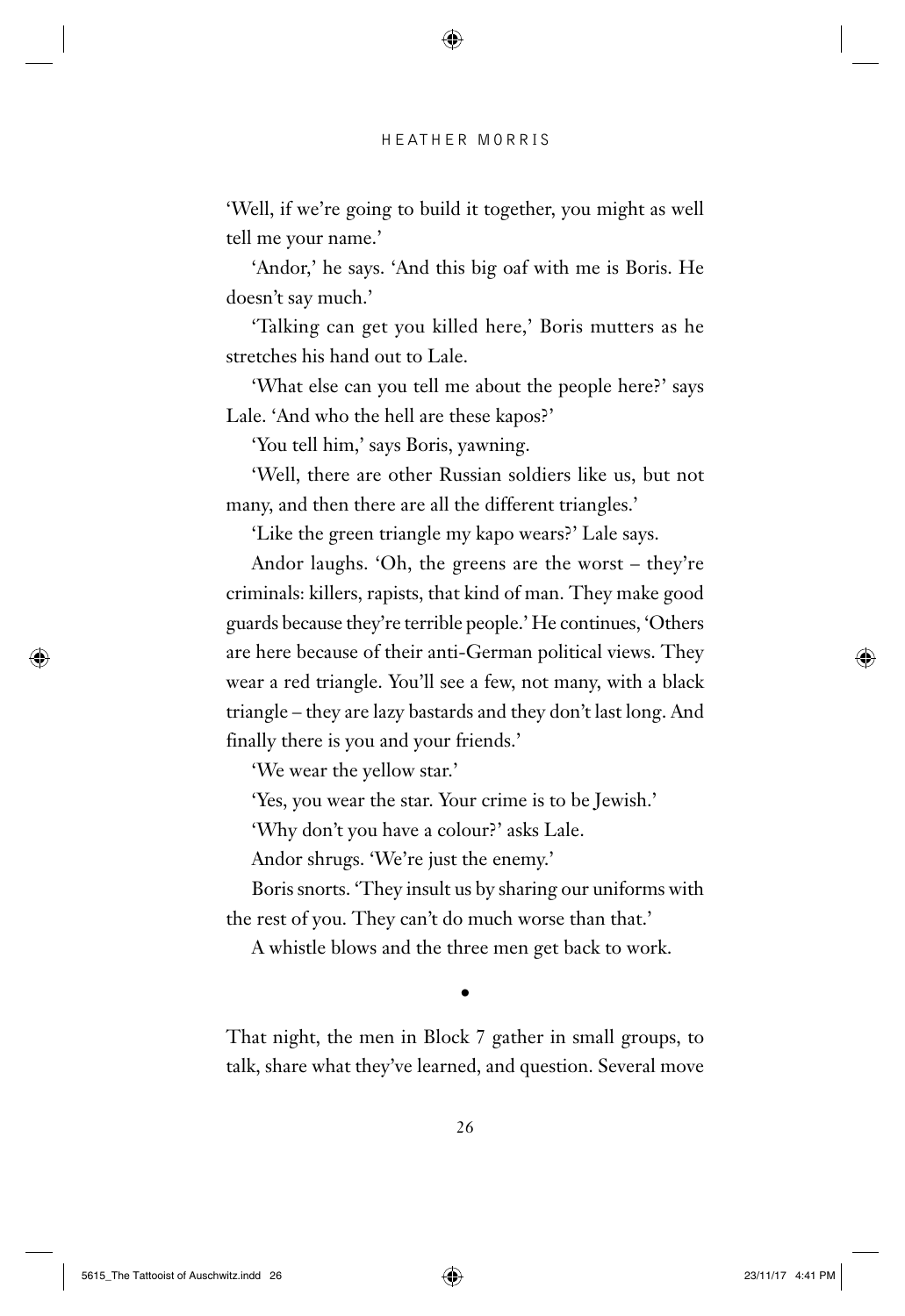⊕

to the far end of the hut where they offer prayers to their God. These mingle into something unintelligible. *Are they praying for guidance, vengeance, acceptance?* It seems to Lale that, without a rabbi to guide them, each man prays for what is most important to him. And he decides this is as it should be. He moves between the groups of men, listening, but taking no part.

•

By the end of his first day Lale has exhausted the knowledge of his two Russian co-workers. For the rest of the week he heeds his own advice: keeps his head down, does what he is asked, never argues. At the same time, he observes everyone and everything going on around him. It is clear to him, looking at the design of the new buildings, that the Germans lack any architectural intelligence. Whenever possible, he listens to the talk and gossip of the SS, who don't know he understands them. They give him ammunition of the only sort available to him, knowledge, to be stored up for later. The SS stand around most of the day, leaning against walls, smoking, keeping only one eye on things. By eavesdropping he learns that Camp Commandant Hoess is a lazy bastard who hardly ever shows his face, and that accommodation for Germans at Auschwitz is superior to that at Birkenau, which has no access to cigarettes or beer.

One group of workers stands out to Lale. They keep to themselves, wear civilian clothes and speak to the SS without fearing for their safety. Lale determines to find out who these men are. Other prisoners never pick up a piece of wood or tile but instead walk casually around the compound on other

⊕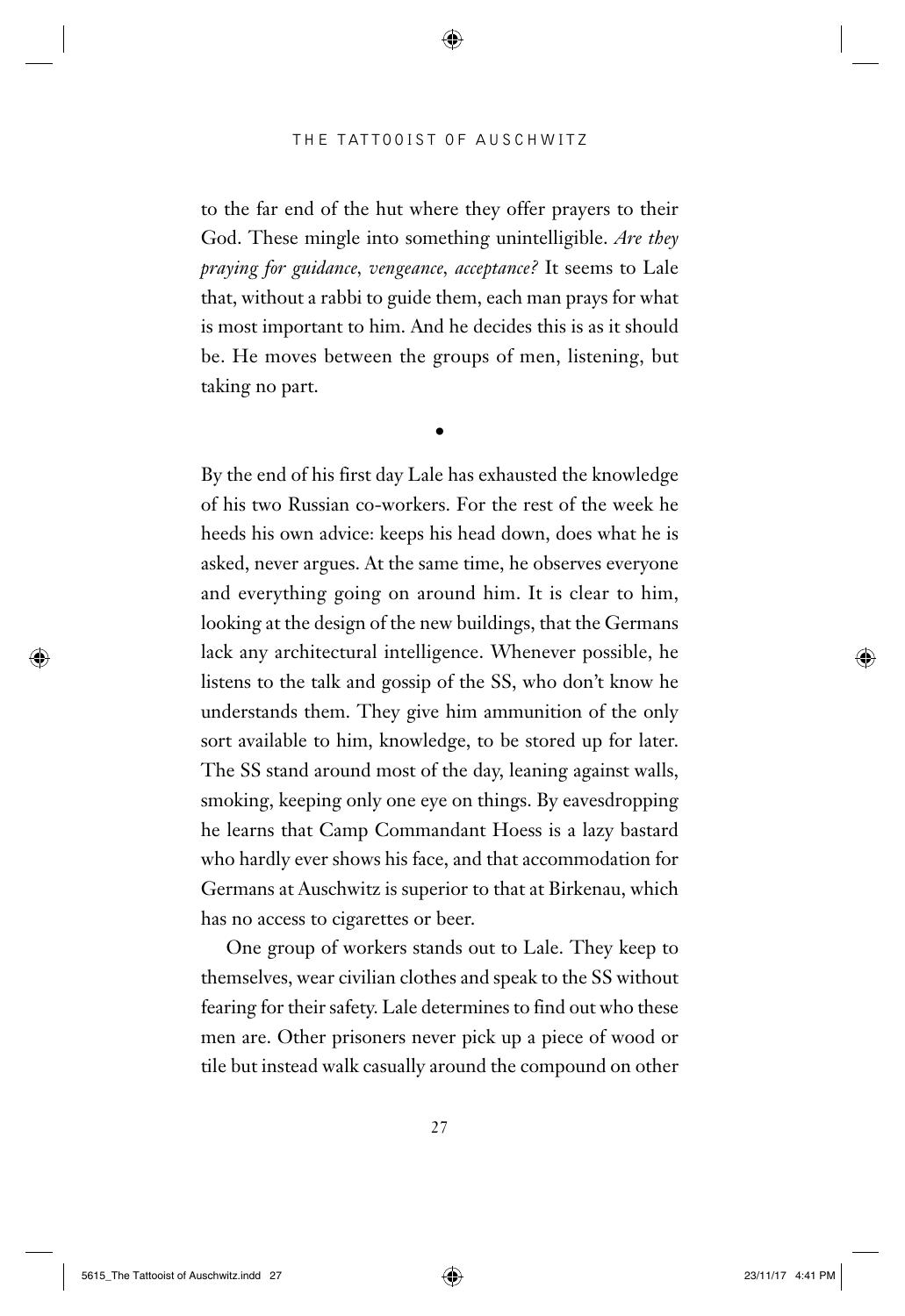⊕

business. His kapo is one such. *How to get a job like that?* Such a position would offer the best chance to find out what is going on in the camp, what the plans are for Birkenau and, more importantly, for him.

•

Lale is on the roof, tiling in the sun, when he spies his kapo heading in their direction. 'Come on, you lazy bastards, work faster,' Lale yells. 'We've got a block to finish!'

He continues barking orders as the kapo appears below. Lale has made a habit of acknowledging him with a deferential nod of the head. On one occasion he received a short nod back. He has spoken to him in Polish. At the least, his kapo has accepted him as a subservient prisoner who will not cause problems.

With a half-smile the kapo makes eye contact with Lale and beckons him down from the roof. Lale approaches him with his head bowed.

'Do you like what you're doing, on the roof?' says the kapo.

'I'll do whatever I'm told to do,' replies Lale.

'But everyone wants an easier life, yes?'

Lale says nothing.

'I need a boy,' the kapo says, playing with the fraying edge of his Russian army shirt. It's too big for him, chosen to make the little man appear larger and more powerful than those he must control. From his gap-toothed mouth Lale experiences the pungent smell of partially digested meat.

'You will do whatever I ask you to. Bring me my food, clean my boots, and you must be beside me whenever I want

⊕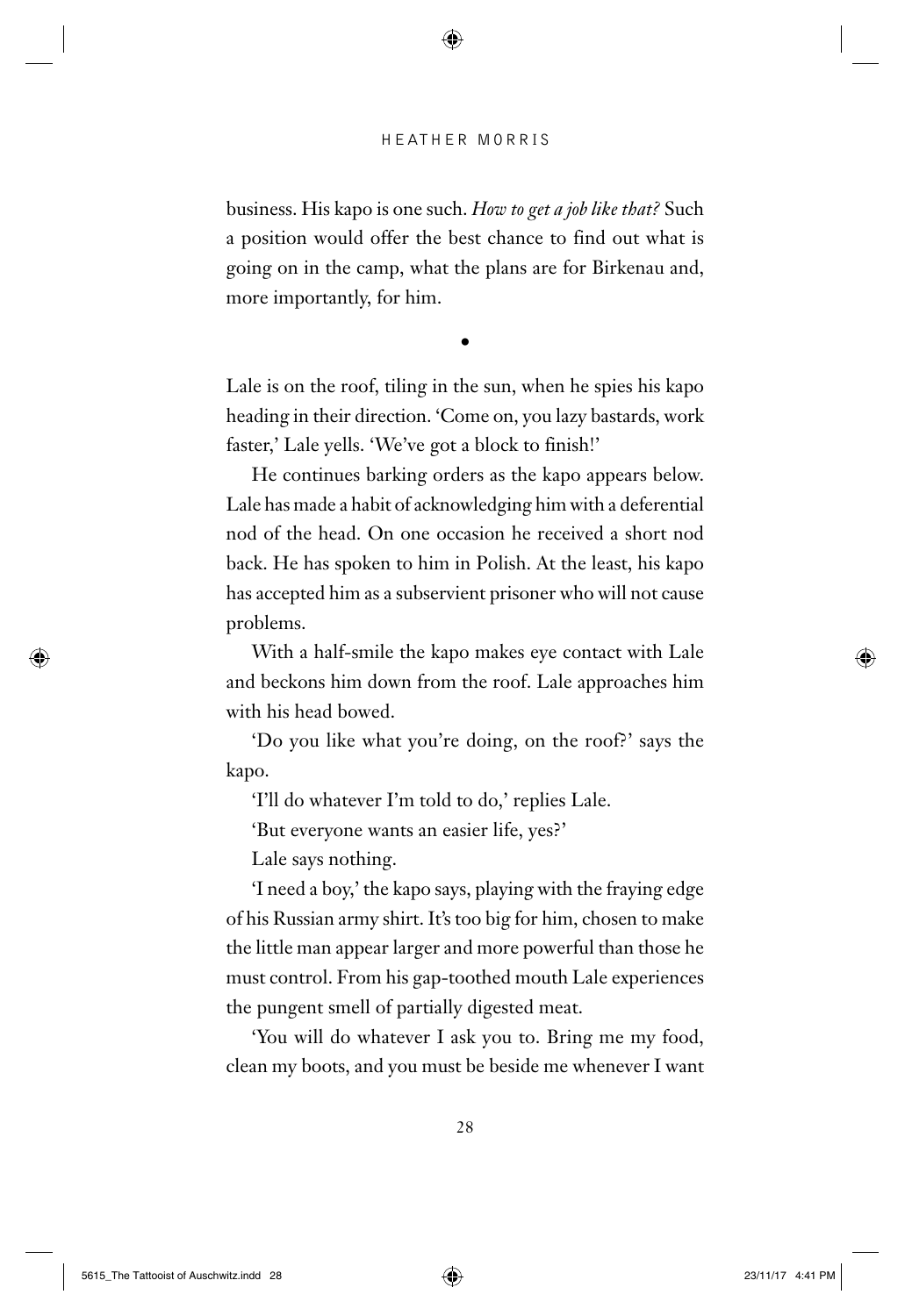⊕

you. Do this and I can make life easier for you; fail me and there will be consequences.'

Lale stands beside his kapo, as his answer to the job offer. He wonders if by moving from builder to dogsbody he is making a deal with the devil.

•

On a beautiful spring day, not too hot, Lale watches as a large enclosed truck continues past the usual point for unloading building supplies. It drives around the back of the administration building. Lale knows that the boundary fence lies not far beyond and he has never dared venture to this area, but curiosity gets the better of him now. He walks after it with an air of 'I belong here, I can go where I want'.

He peers around the corner at the back of the building. The truck pulls up beside an odd bus. It has been adapted into a bunker of sorts, with steel plates nailed across the window frames. Lale watches as dozens of naked men are herded out of the truck and led towards the bus. Some enter willingly. Those who resist are hit by a rifle butt. Fellow prisoners drag the semi-conscious objectors to their fate.

The bus is so full that the last men to board cling to the steps with their tiptoes, their naked bottoms hanging out the door. Officers shove their weight against the bodies. Then the doors are slammed shut. One officer walks around the bus, rapping on the metal sheets, checking everything is secure. A nimble officer clambers onto the roof with a canister in his hand. Unable to move, Lale watches as he opens a small hatch on the roof of the bus and upends the canister. Then he slams the lid down and latches it. As the

⊕